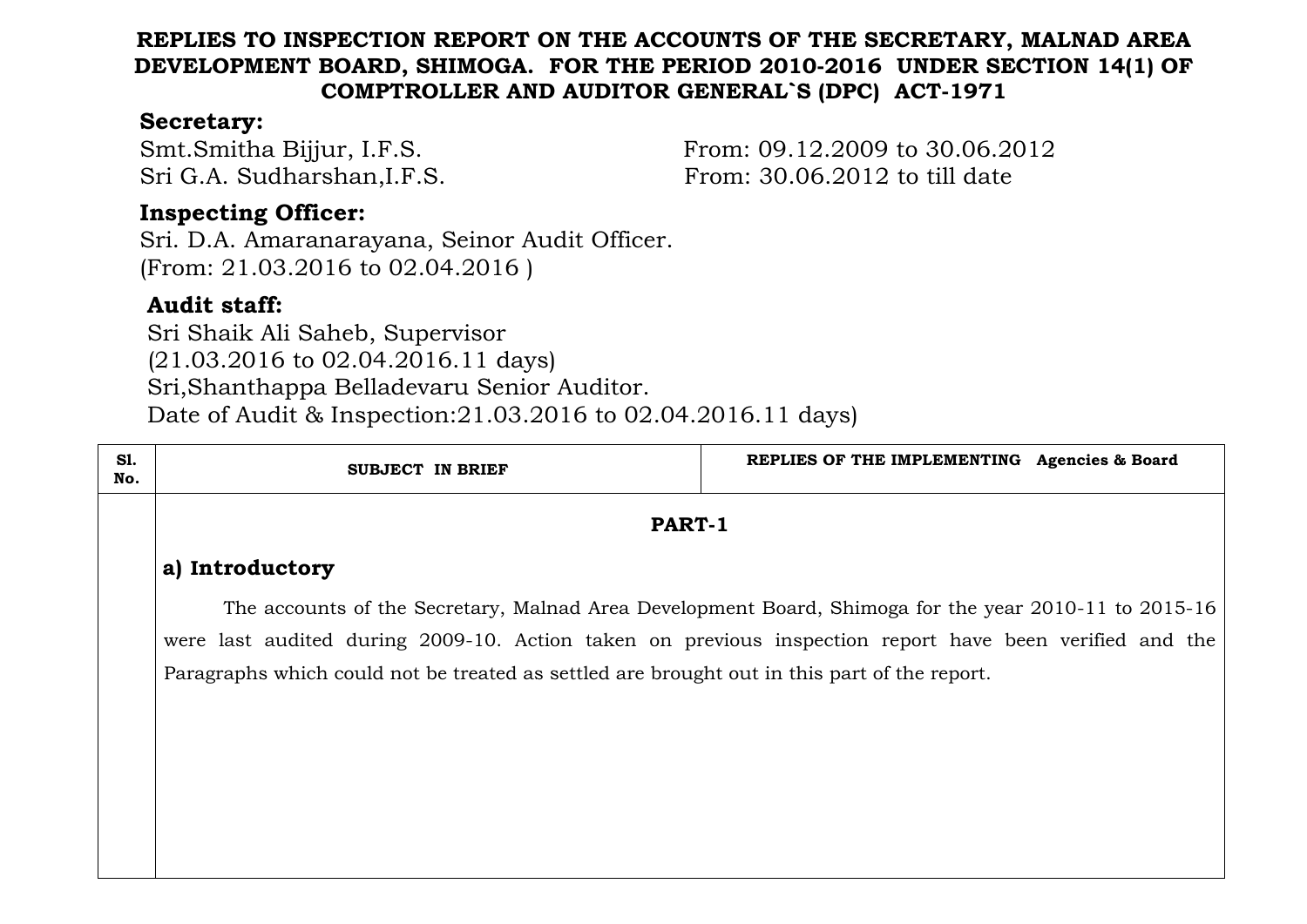#### **SECTION-A**

**I.**

#### **Construction of suspension of foot bridge across Ghataprabha river between Modaga and Maranahol. Construction of suspension of foot bridge across Ghataprabha river between Modaga and Maranahol.**

 The Board informed the Nirmithi Kendra to submit the estimate for the construction of suspension of foot bridge across Ghataprabha river between Modaga and Maranahol for the reason that the Government has accorded approval of the action plan for special works to be undertaken (15.9.2011). The Nirmithi submitted the estimate of Rs63.50 lakh with technical sanction from CE,Dharwad for administrative approval (31.3.2012). and The Board accorded administrative approval (31.3.2012) and entrusted the work to Nirmithi Kendra. The work involves Civil work (Rs.17 lakh) and mechanical work (Rs.46.50 lakh) with 93 metres as length of bridge.

 The Board has entered into agreement (31.3.2012) with the agency for Rs.63.50 lakh with the condition that As per Condition of agreement, The agency was to submit physical and financial progress to the Board before 10th of every month and the Board was to pay interest free mobilization advance of 80 percent of administratively approved amount.

 The Board has released an amount of Rs.50 lakh on 31.3.2012 and an amount of Rs.13.50 lakh on 29.9.2012 totalling to Rs.63.50 lakh The agency. The agency in progress report (1.6.2013) informed that due to site problems, the Anker block work was stopped as the said area as the said area was under the jurisdiction of Kollapura Forest Division of Maharastra. Nirmithi Kendra informed the Board (3.8.2013) that during site inspection, there was no problem and during execution of work, the problem arose and by then 75 percent of civil works has been completed.

 The work had been entrusted to Nirmithi Kendra Karwar on 31.03.2012 During August 2013 the Nirmithi Kendra reported to the board that there is some problem in completing the balance of work due to problem on the area will come under Jurisdiction of Kollapur forest division of Maharashtra Government. Accordingly correspondence had been made with Maharashtra Government.

 **The permission had been accorded by the controller & chairman, District level Committee (FRA), Kollapur vide letter dtd:10.06.2016 and Deputy conservator of Forest Kollapur Division vide letter dated Notary letter dtd: 12.09.2016 and letter no 43/12.09.2016 of sarpanch Gramapanchayath, Kamewadi. After obtaining permission from FRA and DCF Kollapur Division regarding land problem, the work has been completed on 20.07.2017**

The related documents (Work completation report, Third party Inspection report, Utilisation certificate,Third stage photos)are hereby enclosed. The work is completed on 31.03.2012 people are utilizing hanging bridge Hence the Audit para may please be dropped.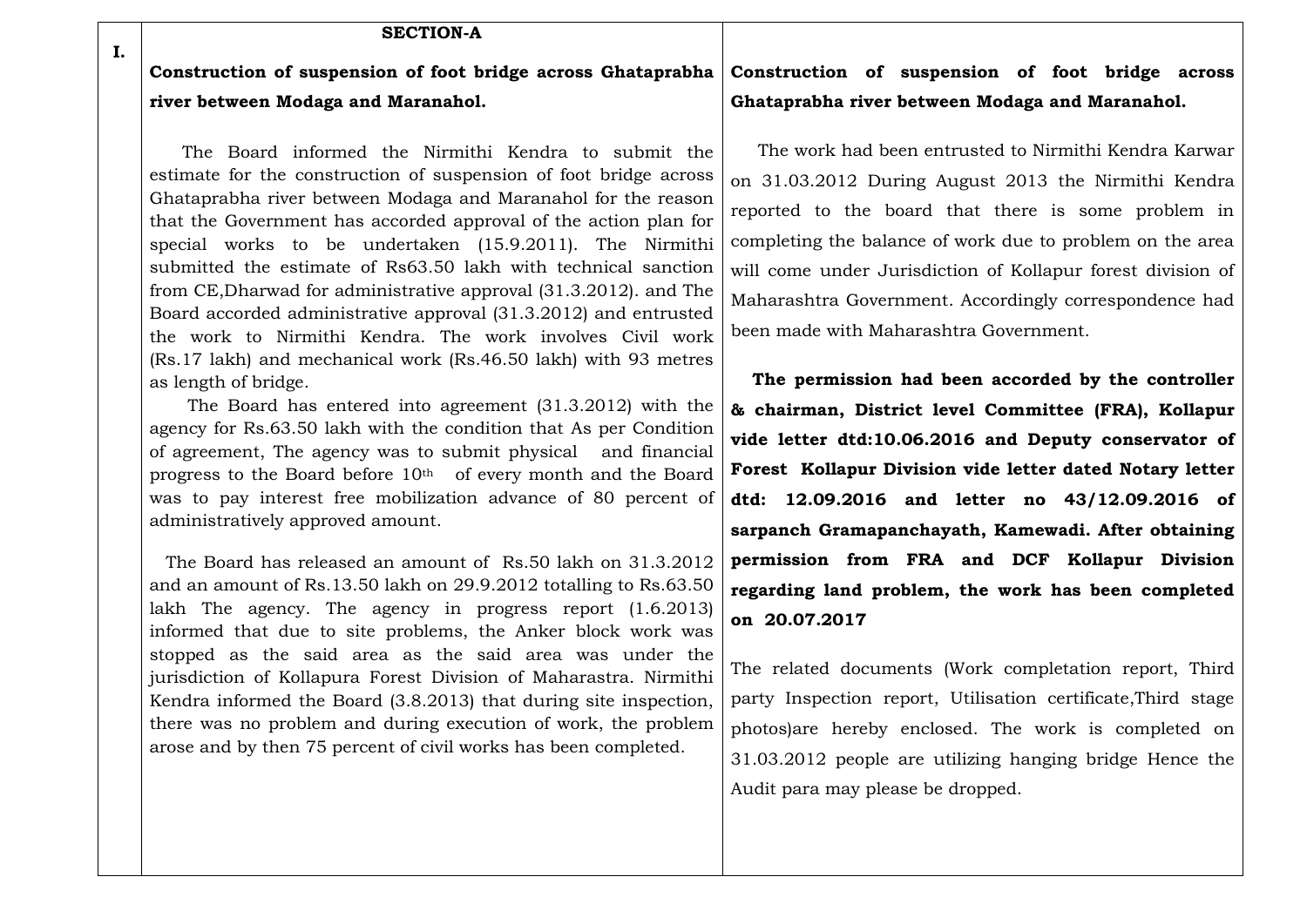#### II **Non-payment of interest amount of Rs 140 lakh by KMF to the Board Non-payment of interest amount of Rs 140 lakh by KMF to the Board.**

 The Board shall every year prepare an annual plan for the developments of Malnad Area and forward it to the State Government for approval. The Board shall have power to supervise and review the progress of expenditure incurred under the plan and performance of various departments, in Malnad Area with reference to the plan.

Department of animal husbandry of GOK accorded approval to the Karnataka Milk Federation (KMF) to obtain Rs.100 lakh from the Board for the purpose of establishment of cattle feed mixing unit in Hassan (28.7.1995). The Board submitted the annual action plan for the year 1995-96. Planning department of GOK, accorded approval for the action plan and directed TheBoard provide a loan amount of Rs.30 lakh to KMF based on above GO.

 Accordingly, the Board release Rs.30 lakh to KMF vide cheque No.F.866182 date:30.01.1996. Further, Planning Department of GOK directed in GO dated 27.3.1997 to the Board to release the balance amount of Rs.70 lakh as loan for the establishment of unit towards purchase of machinery and equipments. The Board Released Rs.70 lakh to KMF vide Cheque.No. 533672 dated:29.3.1997. However, the terms and condition had not been prescribed.

# The board releases Rs.100 lakhs as loan for the purpose of establishment of cattle feed mixing unit in KMF Hassan. as per order PD 582 PMM95 dtd: 27.09.95 and PD 341:PST dtd 27.03.97 Rs.100 lakhs has been received back from the managing director milk federation KMF board Bangalore through the cheque no 465448 dtd: 02.12.13 and the same had been credited to board A/C no 54045607580 vide receipt no 239 dtd:26.12.2013.

 The board addressed letter dated 12.11.2014 to KMF for payment of intrest amount of Rs.140 lakh Letters have been written to M.D KMF Bangalore for repayment of loan in different dates(07.12.2017, 11.07.2017, 07.11.2017, 05.12.2016, 19.10.2016 ) planning minister Government of Karnataka has also written letter to MD KMF Bangalore for repayment of Intrest .

Updated information will be reported to audit, in due course, correspondence between KMF Hassan.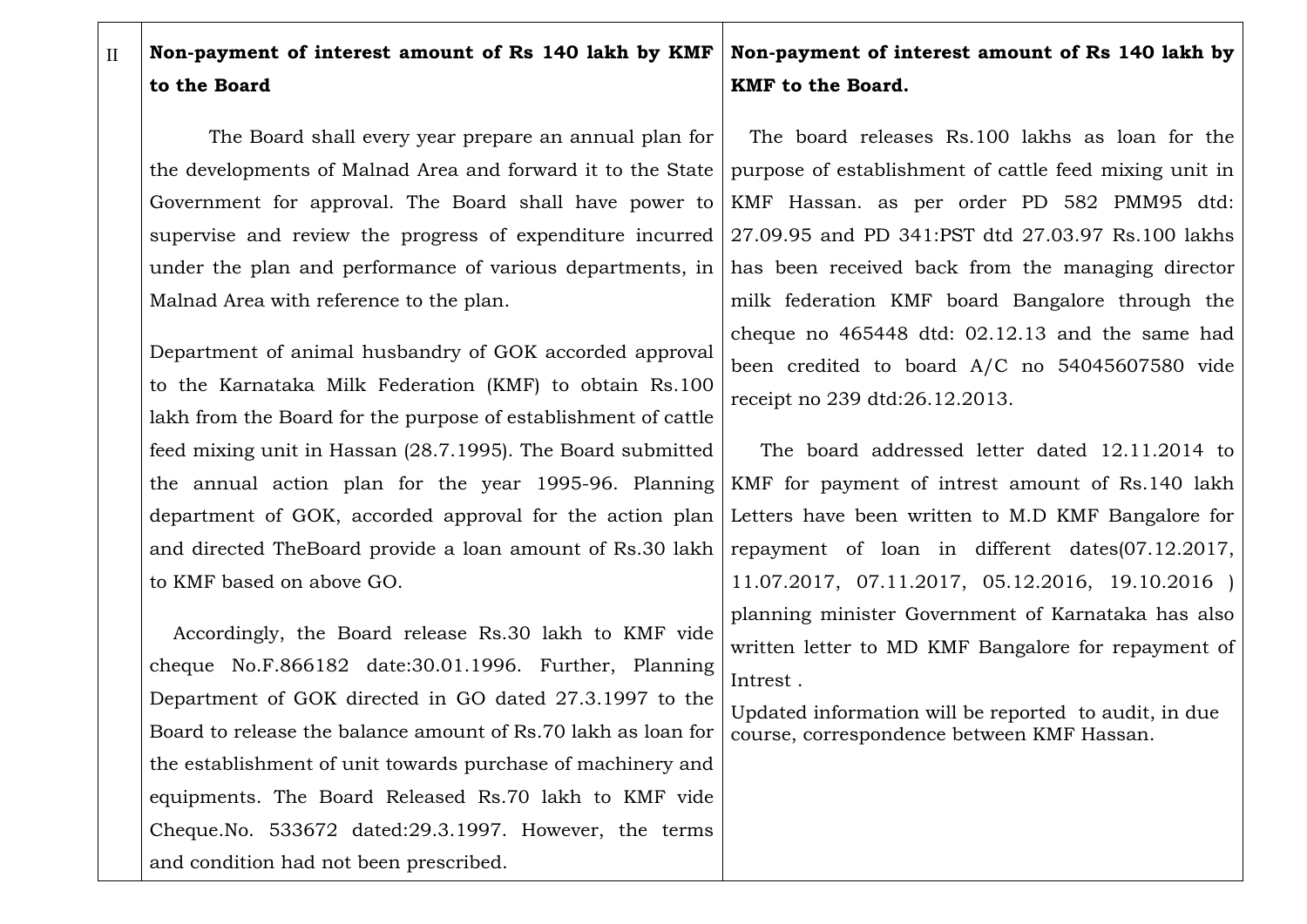Planning Department of GOK directed the Board to submit the condition to KMF to receive back the loan amount (8.9.1997) and accordingly, the Board prescribed the condition and submitted to Government (16.10.1997). the main conditions are as under:

- 1) The principle amount in 60 equal installments of Rs.1,66,667/-per month commencing from 1.10.1997.
- 2) Interest at 8.75% to be levied on Rs.100 lakh and to be obtained in 24 equal instilments after repayment of principle..
- 3) If there is delay in payments, 4 percent compound interest should be charged. Thus the repayment was due from 1.10.1997.
- In the Board meeting held on 04.04.1998, it was decided to obtain the loan amount at the interest rate prescribed by the Government,

However, after prolonged correspondence, KMF returned the loan amount of Rs.100 lakh to the Board on 10.12.2013 vide cheque dated:02.12.2013. The Board calculated the interest amount accumulated as under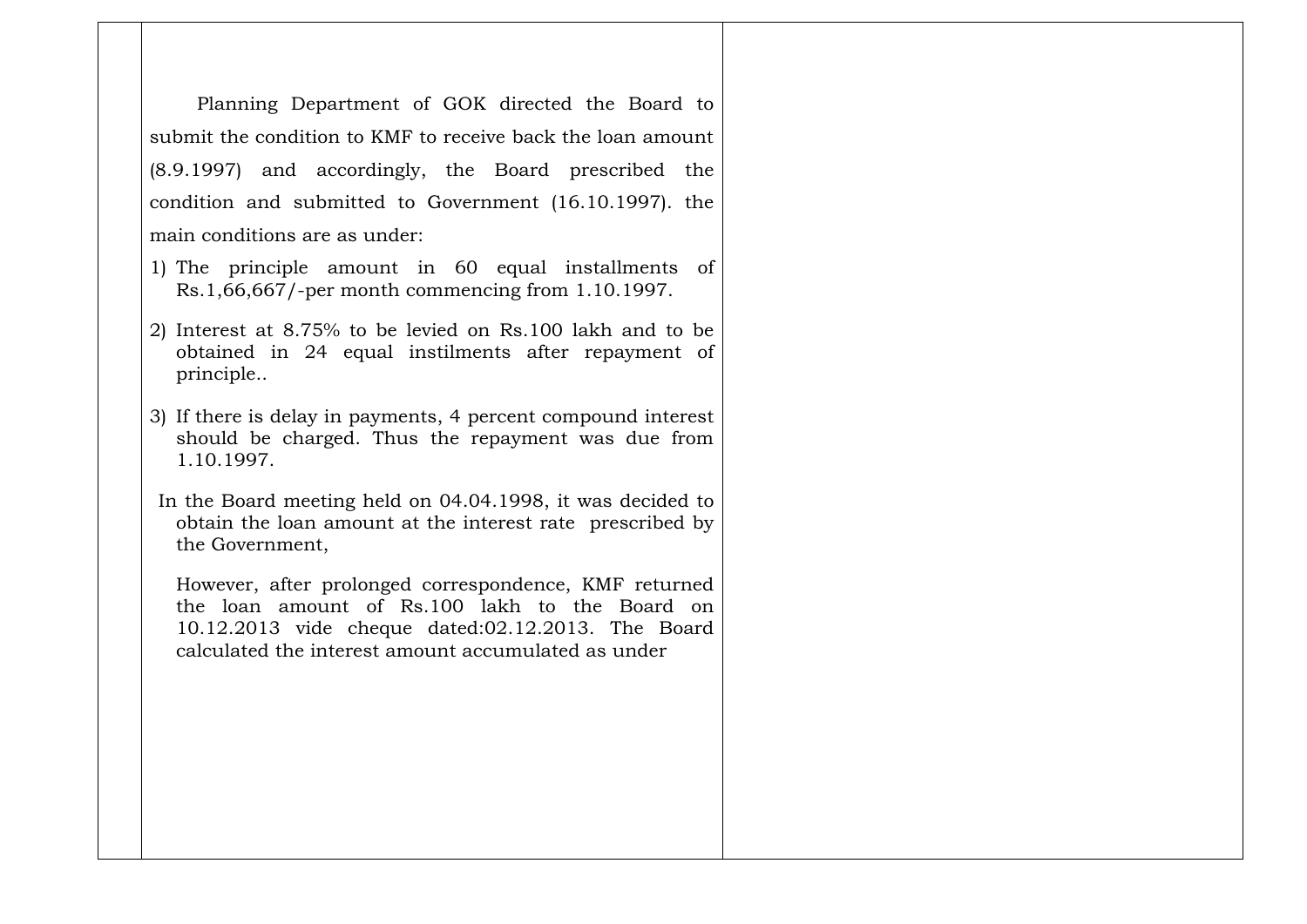| Relating to amount of Rs.30 lakh                                           | Amount             |
|----------------------------------------------------------------------------|--------------------|
| interest amount at 8.75% from<br>1.2.1996 to 30.11.2013 for<br>202 months  | Rs.44.188<br>lakh  |
| Relating to Rs70 lakh                                                      |                    |
| Interest amount at 8.75 %<br>from 1.4.1997 to 30.11.2013<br>for 188 months | Rs.95.958<br>lakh  |
| total interest for Rs100 lakh                                              | Rs.140.146<br>lakh |

 $\mathbf{I}$ 

The Board communicated the position to the KMF in 12.11.2014 but the KMF had not paid the outstanding interest amount of Rs.140.146 lakh. KMF took nearly 16 years to repay the principle amount. The Board had not entered into loan agreement with the KMF and providing loan amount was not prescribed functions of the Board.

Action may be taken to recover accrued interest of Rs.140 lakh plus 4 percent compound interest for delay in repayment which the Board had failed to compute.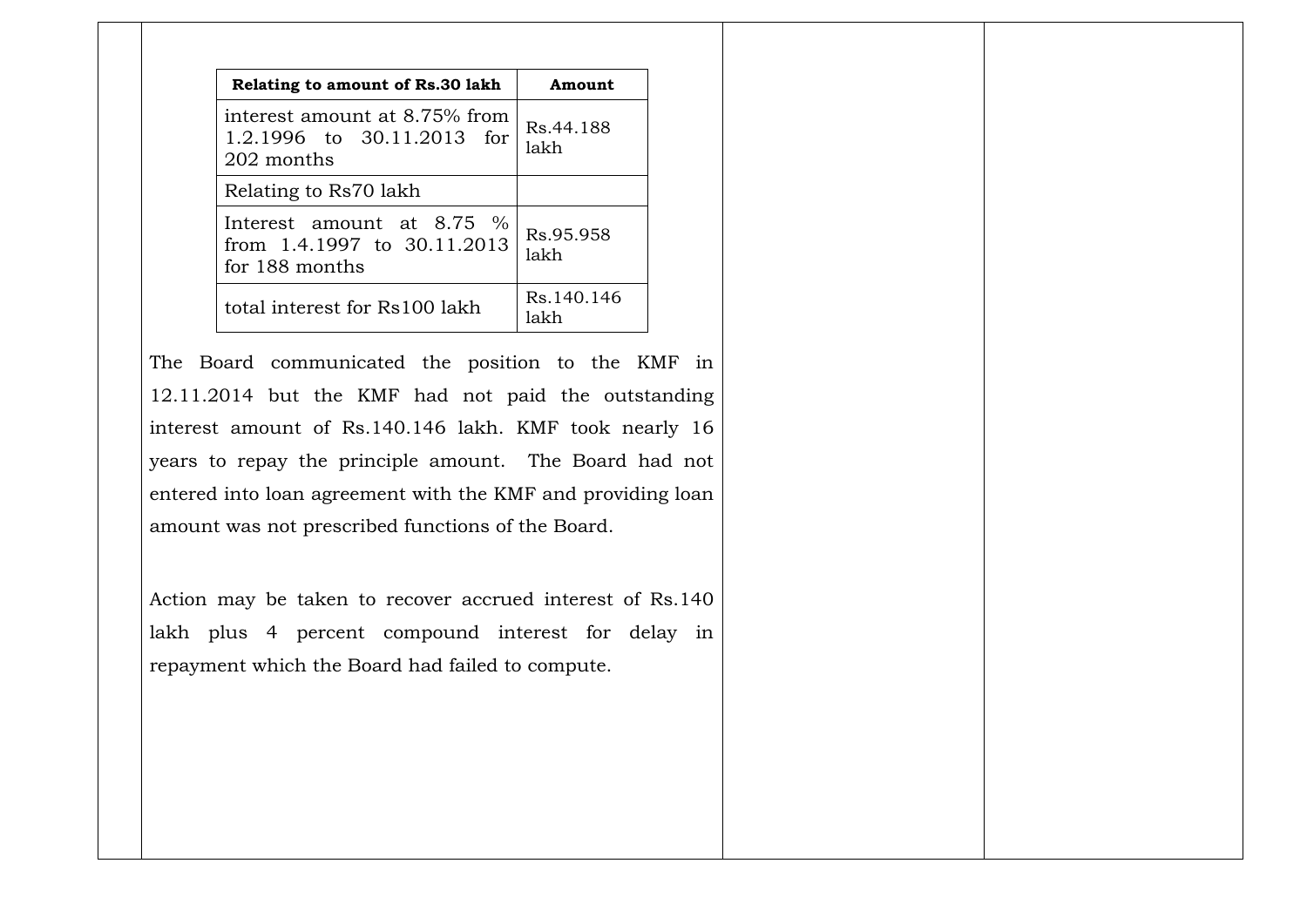#### **III Short recovery of Royalty.**

 According to Rule3(2) of Karnataka minerals concession rule 1969, royalty should be recovered in every case if the material mentioned in the schedule appended to Government order forming part of each contract agreement in respect of work done by the contractor and recoveries should be made and credited to Government H/A.

Government of Karnataka revised the rate of royalty of mines and minerals with effect from 1.3.2014. The Board entrusted many works to Karnataka Rural Infrastructure Development Ltd (KRIDL). In the bills submitted by KRIDL for payment, It was certified that the KRIDL is not paying the royalty charges in the bill for the reason that the materials has been purchased in the open market and utilised for the work. However, whether the materials purchased has suffered royalty charges or not are not forthcoming and the agency has not furnished the details for the same.

 In the absence of supporting documents, the materials used for the work attracts royalty charges as per scheduled rates and test check of vouchers revealed that an amount of Rs.1.78 lakh are due to be deducted from the bill as detailed in the Annexure.

The Board, in replay as agreed to bring the position to the notice of KRIDL.

#### **Short recovery of Royalty.**

 The matter is under correspondence, The position will be brought to the notice KRIDL Belagavi & Chikkamagalur vide this office letter dated 29.08.2016 , 04.12.2017, 02.01.2018 & 06.08.2018

 In the board meeting held with the Implementing officers on 24.08.2016 & 26.09.2017 the concerned officers KRIDL have been instructed to treat the matter on top priority and furnish the recovery details, updated information will be reported to audit, in due course.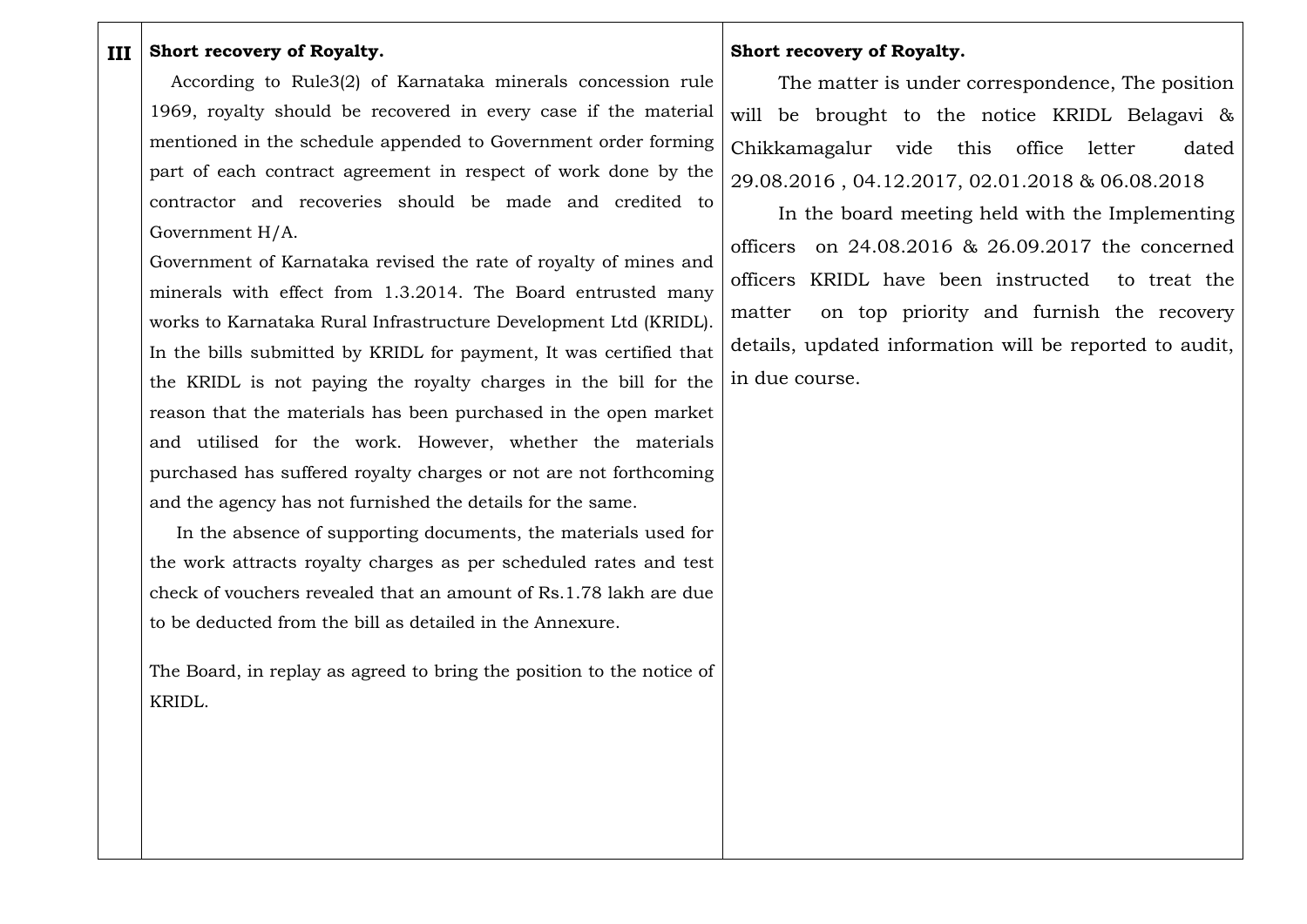#### **SECTION-B**

#### **Non-recovery of balance funds of Rs. 22.933 lakh from implementing agencies.**

 MADB executed works viz. construction of roads, buildings, community halls, Anganvadi centres etc., through implementing agencies of 13 districts coming under jurisdiction of the board. The Board released fund to implementing units like PRE,PWD,MI, Forest etc for implementation of work and on scrutiny of the records pertaining to works executed; it was observed that Rs.22.933 lakhs remaining unspent for more than one year after the execution of works entrusted to agencies and was to be recovered from the concerned as detailed below.

| S1.<br>No | Name of the division                                | Amount<br>outstandi<br>ng in<br>Lakh |
|-----------|-----------------------------------------------------|--------------------------------------|
| 1         | E.E/PRE/Division/Chikkodi.                          | 0.300                                |
| 2         | E.E/PRE/Division/Chamarajan<br>agar                 | 0.538                                |
| 3         | E.E/P.W.D/Chamarajanagar.                           | 0.080                                |
| 4         | Director, skdrp, Chikmagalur                        | 6.400                                |
| 5         | E.E/PRE/Division/Chikkamaga                         | 0.360                                |
| 6         | E.E/Minor Irrigation/Hassan.                        | 0.050                                |
| 7         | E.E/PRE/Division/Haveri.                            | 0.170                                |
| 8         | E.E/PRE/Division/K.R.Nagar.                         | 0.015                                |
| 9         | Assistant Conservator of Forest,<br>Shimoga.        | 0.010                                |
| 10        | Managing Director, MPM, Bhadravati                  | 15.000                               |
| 11        | District<br>Watershed<br>Development<br>Officer/smg | 0.010                                |
|           |                                                     | 22.933                               |
|           |                                                     |                                      |

#### **Non-recovery of balance funds of Rs. 22.933 lakh from implementing agencies.**

The Implementing officers have been addressed to clear the outstanding balance either by adjustment or to return the same to the board vide this office letter dated 29.08.2016, 29.01.2018 & 26.07.2018

 In the board meeting held with the Implementing officers on 24.08.2016 & 26.09.2017, the concerned Executive Engineers have been instructed to treat the matter on top priority and furnish the recovery details, updated information will be reported to audit, in due course.

**IV**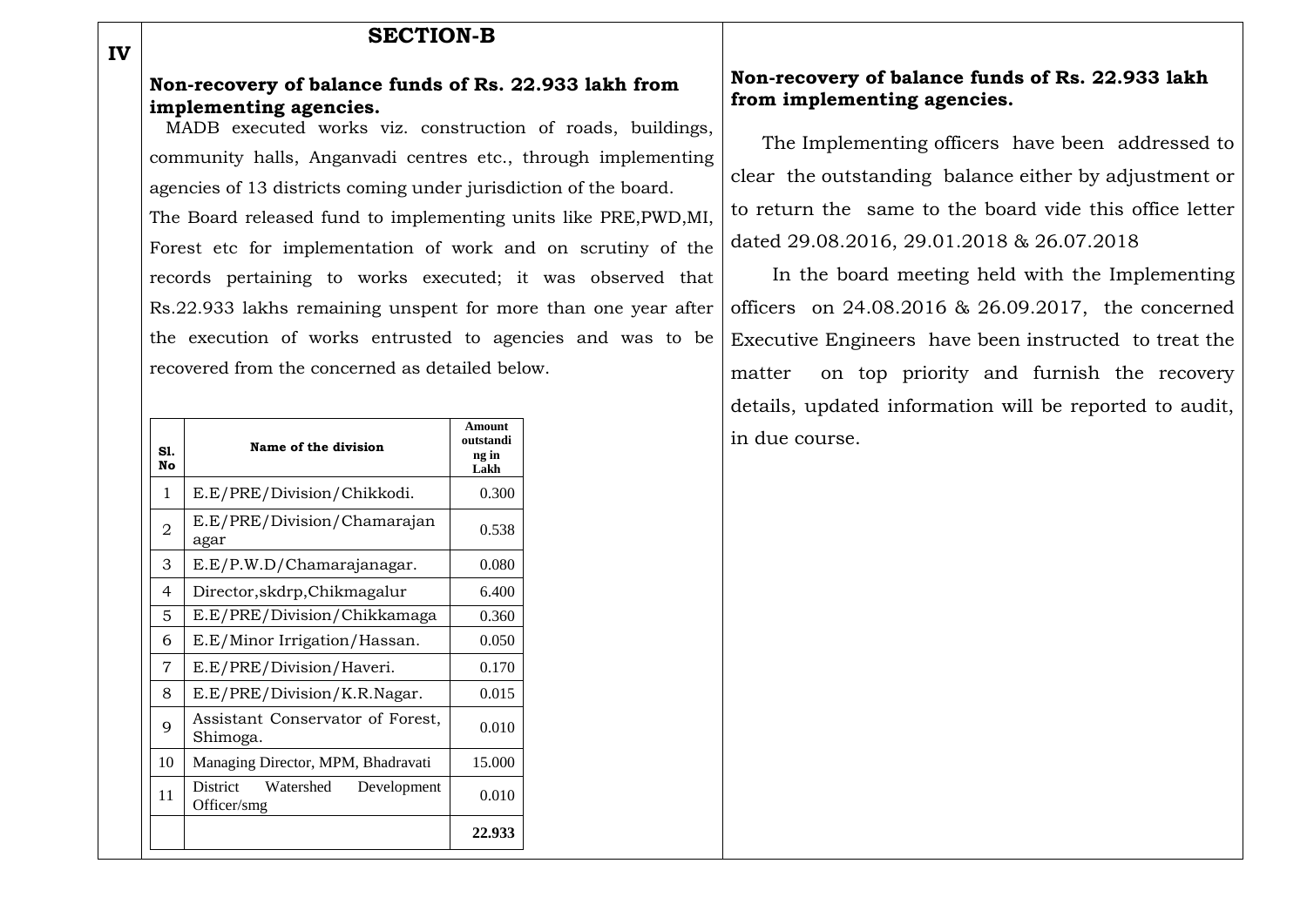The implementing units had not returned the unspent balances to the Board. Board replayed that the balances held are old balances and that the matter is under correspondence with the implementing units.Early action may be taken to recover the unutilised amount.

**V**

## **Construction of Kuvempu Bhavan at Arakalagudu**

The work of construction of Kuvempu Bhavan at Arakalagud proposed by constituency MLA Under general action plan was entrusted to Karnataka Rural Infrastructure Development Ltd (KRIDL) with the condition that the agency should complete the work with 12 months excluding rainy season. The agency shall submit physical and financial progress to the Board before 10th of every month and the Board was to pay interest free mobilization advance of 80 percent of administratively approved amount (19.12.2013) with an estimate cost of Rs.24 lakh.

In general report appended to the estimate, it was mentioned that the work was inspected and that partial work has been done by the Zilla panchayath and for the remaining work, the estimate for the sanctioned amount had been prepared based on the schedule of rates of 2013-14 PWD, Hassan Circle.

The Board accorded administrative approval for the work (12.11.2014) at Rs.24 lakh. Further the Board accorded administrative approval of Rs.19 lakh for the additional works (19.11.2014) with the condition that the agency should complete the work within 31.12.2015. delay in completion of work was to attracts penalty not exceeding 25 percent of total amount. The Board released an amount of Rs.34.40 lakh on 19.2.2015

#### **Construction of Kuvempu Bhavan at Arakalagudu**

 The work is nearing completion and the observation pointed out will be considered while settling the final claims of the agency .

 A letter has been addressed to submit the compliance early vide this office letter dated 29.08.2016 & 16.12.2016 15.03.2017 31.05.2017 ,08.01.2018 The action taken will be reported to audit in due course.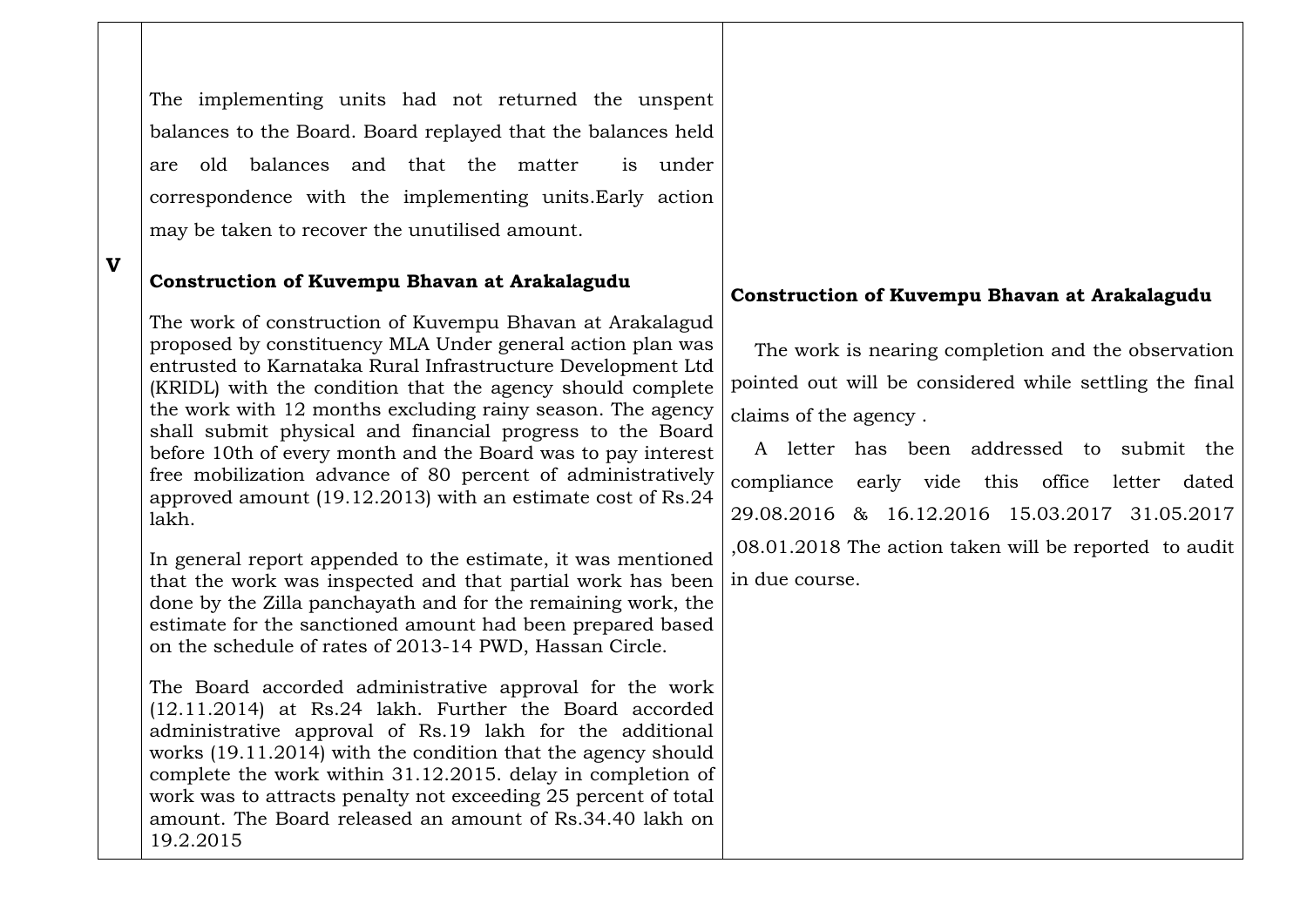It was observed that the agency has not completed the work. The overall position of balance work not tackled by the ZP has not been obtained with reason thereof in order to compute the balance work. The work was split up into two works and KRIDL submitted the estimate for sanction. KRIDL has not submitted the bill with physical and financial progress. Board replied that the work is under progress and nearing completion. However, delay is completion resulted in non-achievement of intended objectives.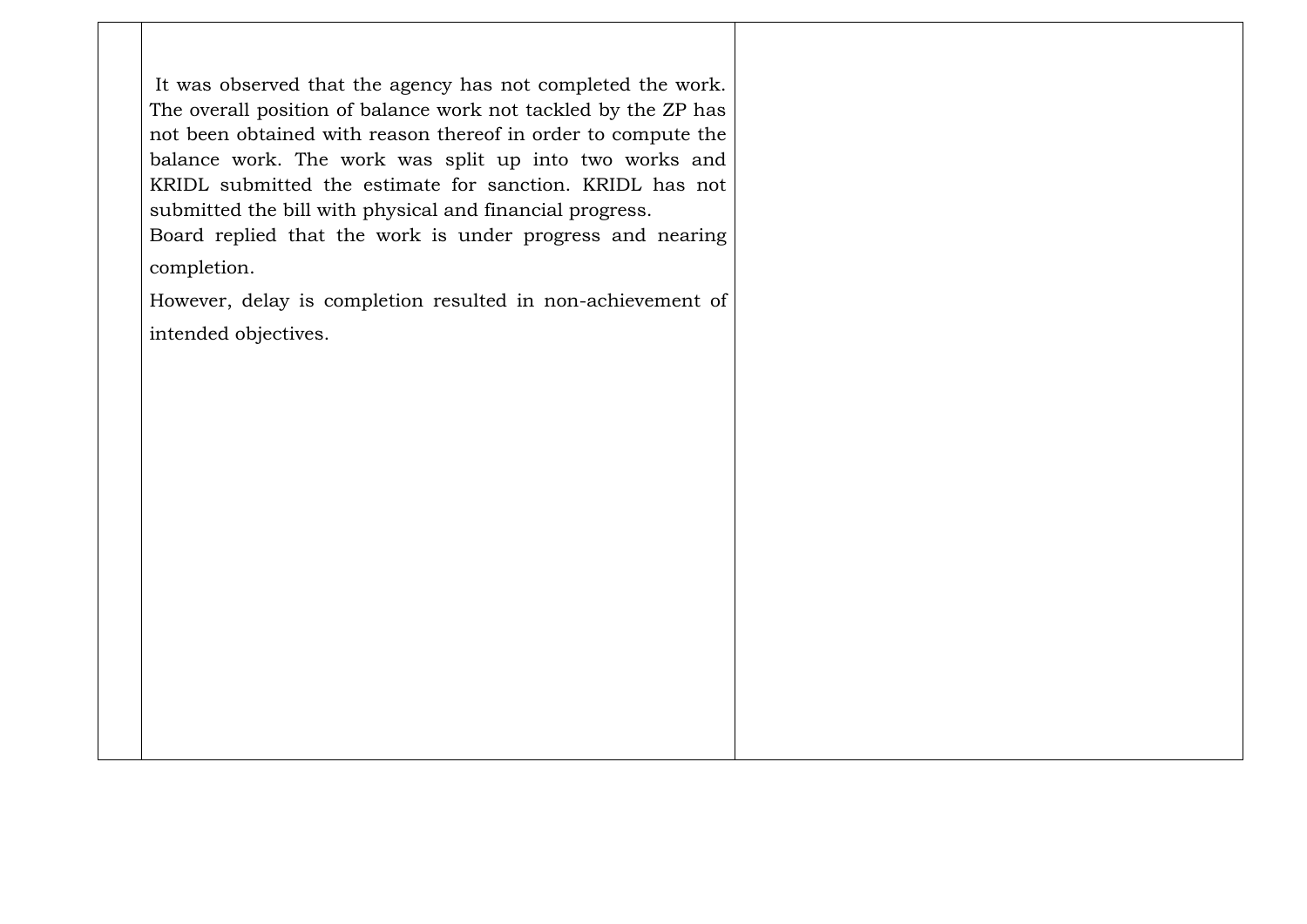## **VI Construction of C-group quarters for employs of MADB**

 The Board sought permission for construction of staff quarters (27.12.2013) to Government and in turn Government directed the Board to include the cost of construction in the action plan of the Board for the year 2014-15 (21.3.2014). The Board has requested the Karnataka Rural Infrastructure Development Limited (KRIDL) to submit line estimate and based on the estimate, the Board accorded administrative approval (7.7.2014) for Rs.36 lakh. The Board entered into agreement with the agency on 7.7.2014 with the condition that the agency should complete the work with 12 months excluding rainy season. The agency was to submit physical and financial progress to the Board before 10th of every month and the Board shall pay interest free mobilisation advance of 80 percent of administratively approved amount.

#### **Construction of C-group quarters for employs of MADB**

The work had been entrusted to KRIDL shimoga During september 2014 with the condition that the agency should complete the work with 12 months excluding rainy season. The board has released an amount of Rs.10.00 lakhs on 09.07.2014 and Rs. 18.8 lakhs on 05.02.2015 to the KRIDL as an advance amount. The area selected was park area as it affects the trees, The board directed KRIDL to construct in other area within the area coming under the jurisdiction of the board and accordingly the agency revised the estimate to Rs. 39.30lakhs on the date 13.02.2015 for which board accorded administrative approval.

 The work has been completed in the month of December 2016 C-group quarters have been handed to Board by KRIDL.MADB staff are staying in that newly constructed quarters.

The related documents (Work completation report, Third party Inspection report, Utilisation certificate,Third stage photos)are hereby enclosed. Hence the audit para may be dropped.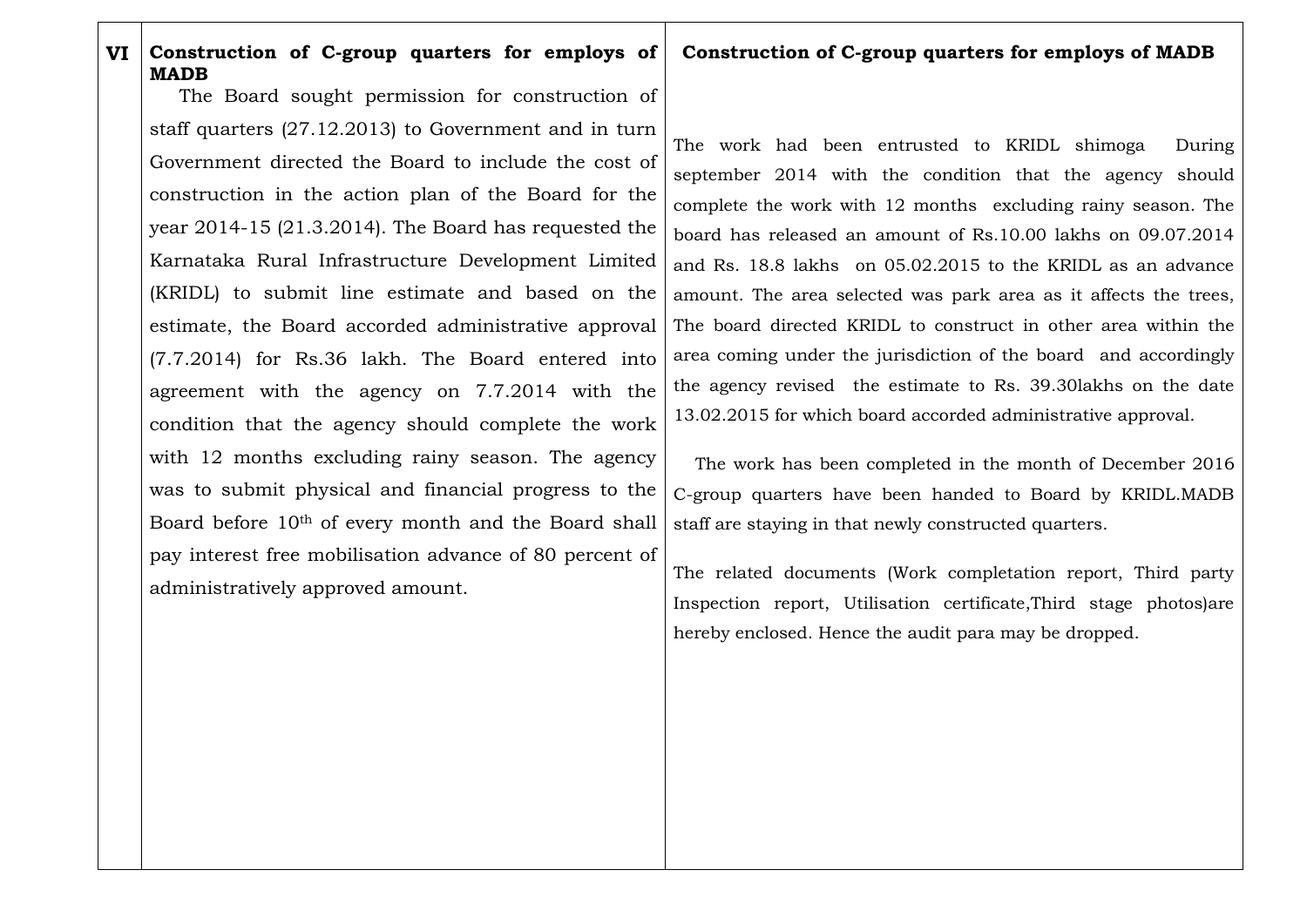The Board has released an amount of Rs10 lakh on 9.7.2014 and Rs18.8 lakh on 5.2.2015 to the KRIDL as an advance amount. The area selected was park area, as it affects the trees, The Board directed to construct in any other area within the area coming under the jurisdiction of the Board and accordingly the agency revised

the estimate to Rs.39.30 lakh (13.2.2015) for which Board accorded administrative approval (13.2.2015). The total financial progress achieved was Rs.18.00 lakh (July 2015) only.

the construction of building had been delayed beyond the stipulated period and the Board had not levied penalty for delay in completion of work as the faulty agreement clause provided for levy of fine but had specified the quantum of fine.

The Board replied that the work is under progress and was nearing completion. However, delay in completion of work resulted in non-achievement of intended objectives.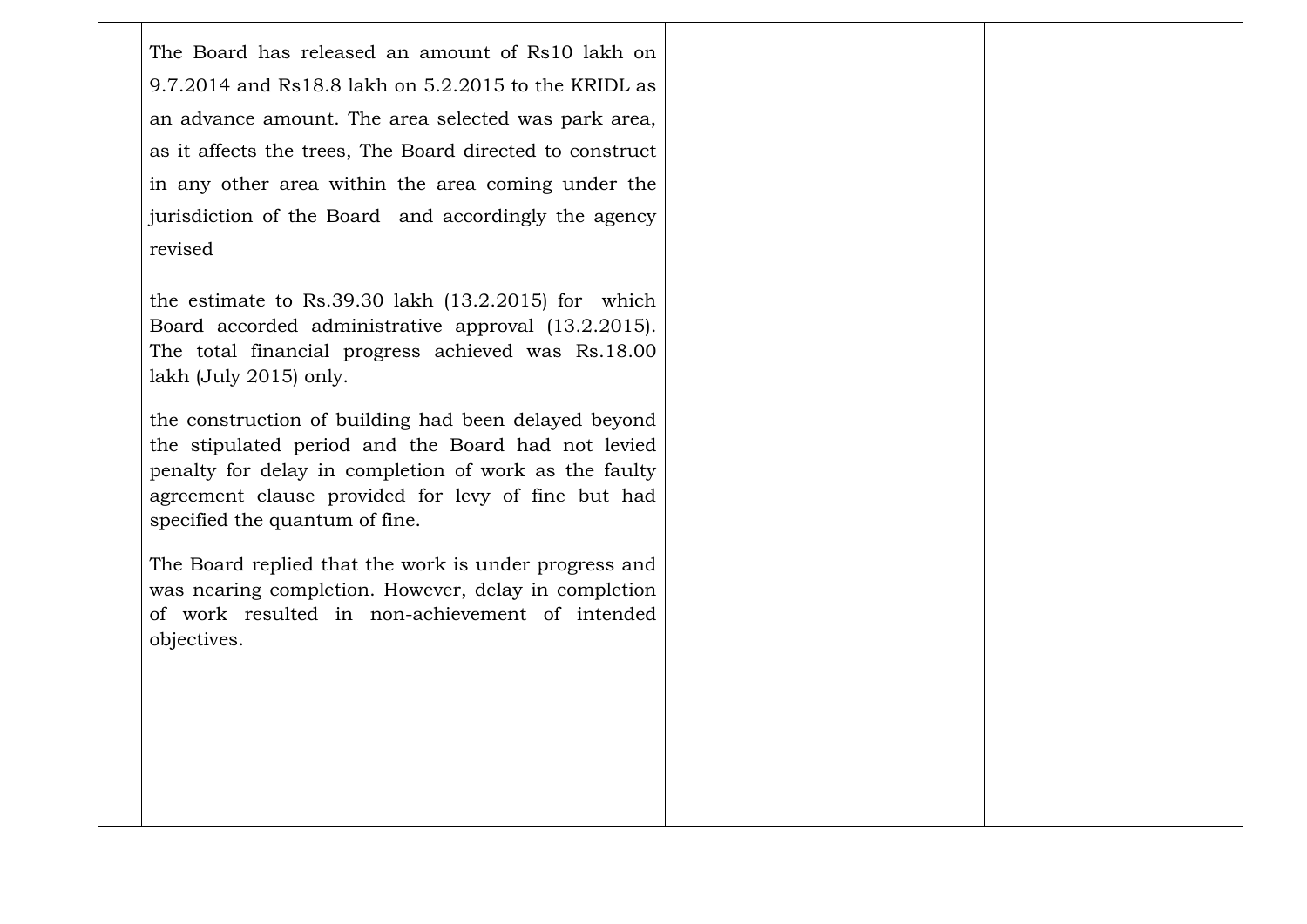#### **preparation of Annual Statement of Accounts.**

 The Act, provides preparation accounts of the income and expenditure of the Board Fund and preparation of annual statement of accounts of the Board shall be audited annually by such Auditor as the state Government may appoint. It was observed that the accounts as per Act had not been prepared and audited annually. Government had not appointed auditor for the same. Due to this, the annual administration report does not include annual statement of accounts, income and expenditure accounts and Board had not prepared revenue account, capital accounts, public accounts, indicating opening balance, receipts, expenditure and closing balance. The closing balance under the statement of implementation agency wise release and expenditure details in annual reports does not reflect in opening balance for

### **preparation of Annual Statement of Accounts**

This office had requested the Govt, vide the letter dated 1.08.2014 & 16.09.2016 to fill up the vacant post of auditor for conducting concurrent audit of the board account .

 But the post is yet to be filled up. The matter is under correspondence with the Govt. Futher the State Account and Audit department Bangalore has also been requested to appoint an auditor for auditing and the certification of the account of the board and the same is awaited.

The updated information will be submitted in next audit.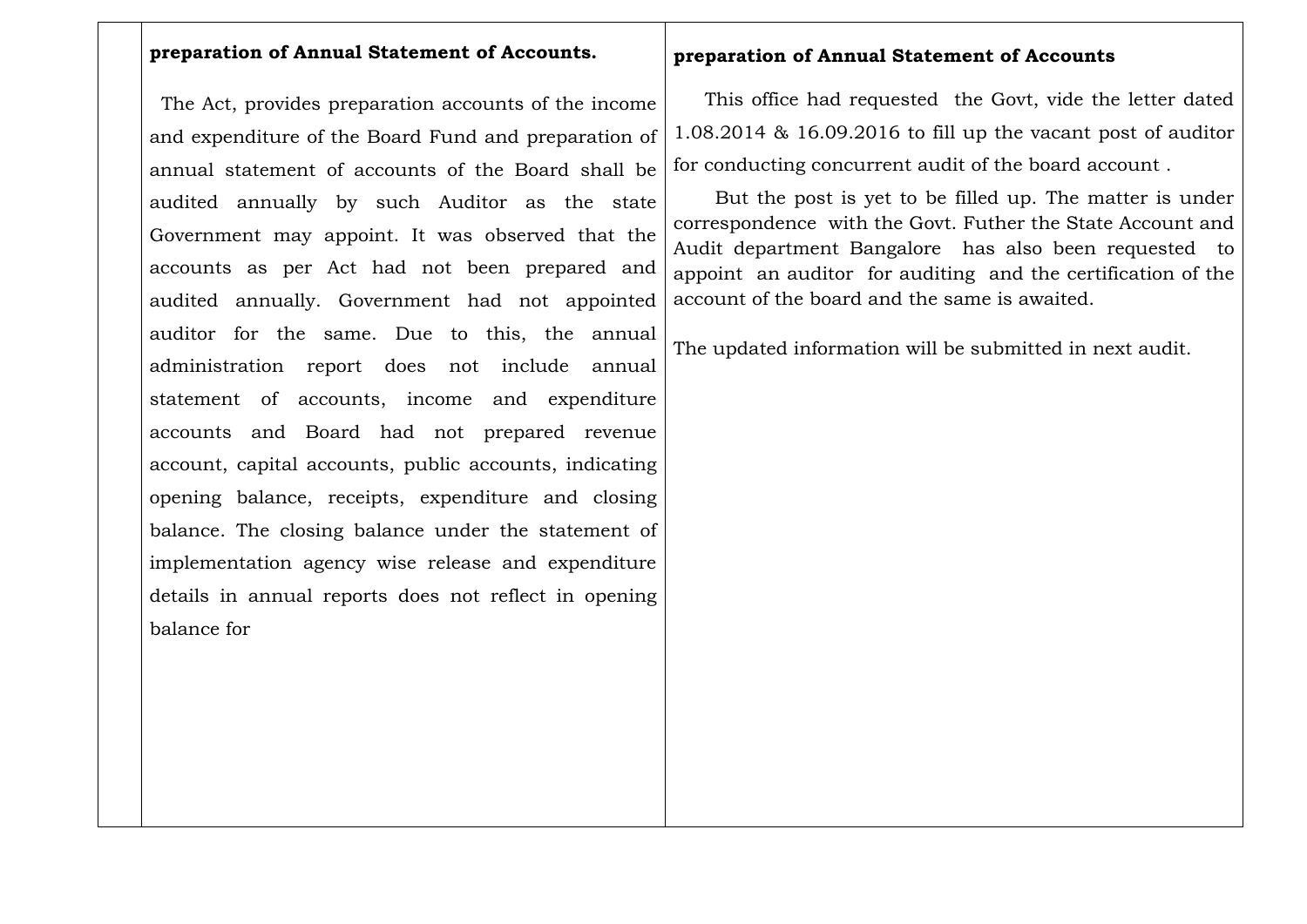| III. | the next year in 5 cases for the year 2010-11 to 2011-   |
|------|----------------------------------------------------------|
|      | 12 and in 3 cases for the year 2013-14 to 2014-15.       |
|      | There is difference of Rs.2,700 between closing balance  |
|      | of 2012-13 (Rs.31,25,503) to opening balance of 2013-    |
|      | 14 (Rs.31,24,803). The omission is due to non-           |
|      | preparation of annual statement of account and non-      |
|      | auditing of the same by the auditor since auditor had    |
|      | not been appointed.                                      |
|      | Due to this Board had not submitted the annual           |
|      | statement with Auditor's report to Government. Also      |
|      | the internal audit system had not been formed. Though    |
|      | this was pointed how to during previous inspection       |
|      | report vide paraXII/IIB/<br>$2005-07$ , no action had    |
|      | been initiated. Board in reply stated that the matter is |
|      | pending at Govt level regarding appointment of auditor   |
|      | for the work.                                            |
|      | However, the omission continues and rectificatory        |
|      | action may be taken in this regard.                      |
|      |                                                          |
|      |                                                          |
|      |                                                          |
|      |                                                          |
|      |                                                          |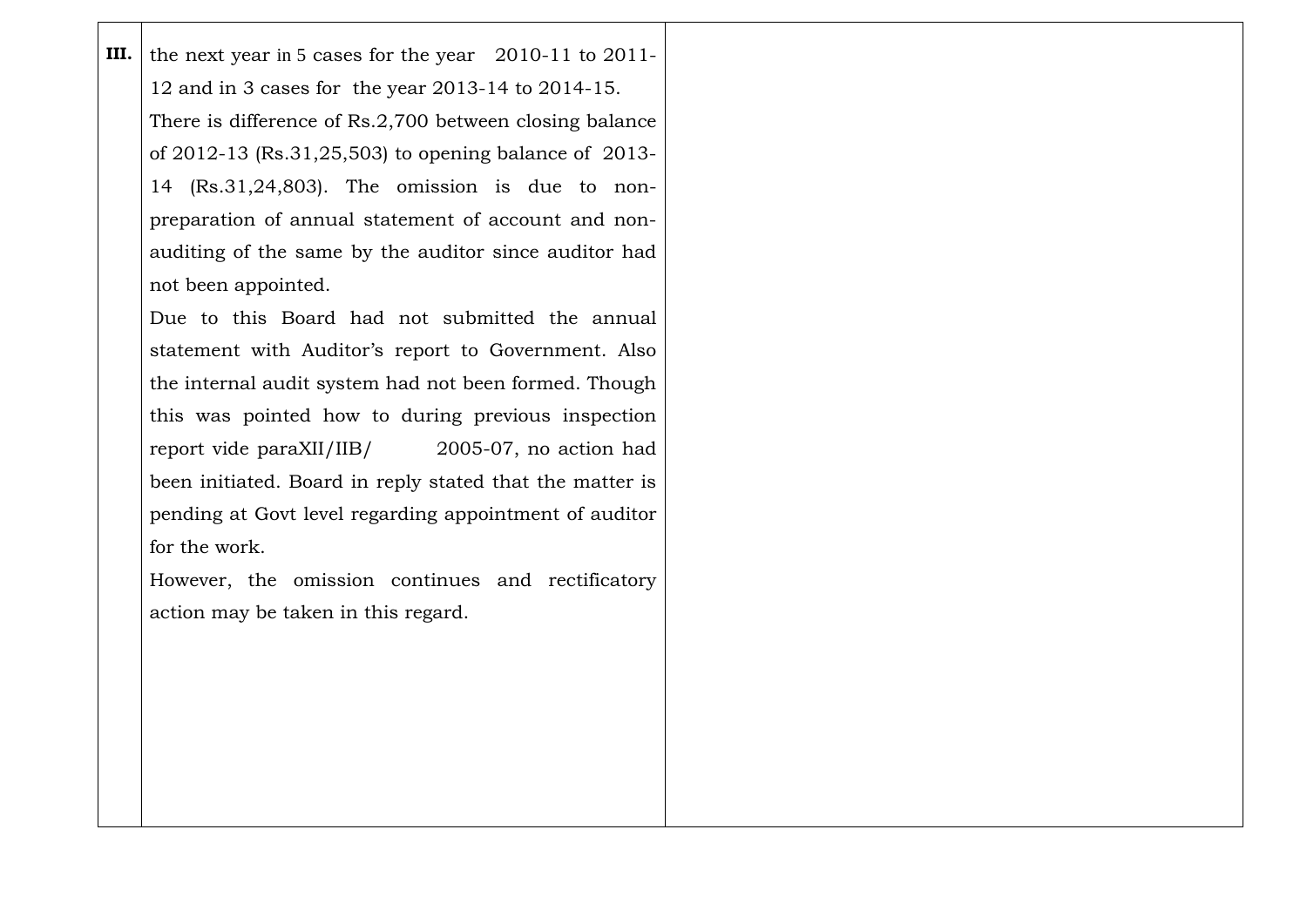#### **Implementation Committee**

In accordance with rule 10 of the Malnad Area Development Board Act 1991, there shall be an Implementation which shall exercise such of the powers of the Board which are delegated to it by the Board and observe rules of procedure in regard to the transaction of business at its monthly meeting as may be provided regulations. However, it was observed that implementation committee had not formed and thus there was inadequate periodical monitoring and system of implementation.

In reply, the Board stated that the position would be discussed in the Board meeting Final reply may be furnished to audit.

#### **Implementation Committee**

The observations pointed in the audit will be brought for discussion in the board meeting and the final updated information will be furnished to audit.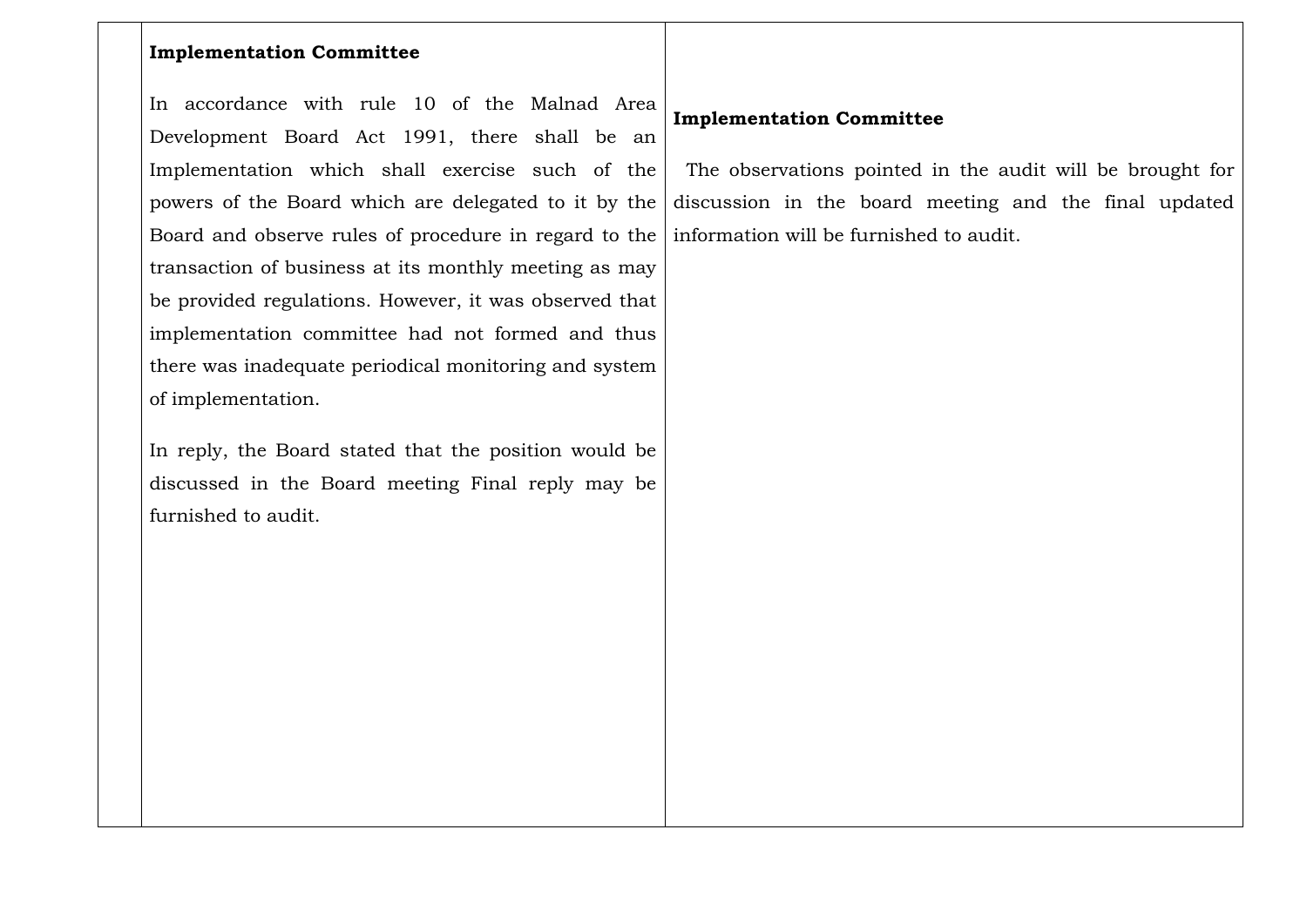#### **IX. Allocation of funds**

The Board prepares annual plan for the development of Malnad area every year and submit it to Government for approval. After approval, MADB provides fund to all 65 constituencies coming under 13 districts coming under the jurisdiction. However, there was no equidistribution and the criteria have not been formulated for allocation which leads to non-uniformity. Also plan for comprehensive development of all rural areas in phased manner has not been formulated and there were no perspective plan prioritizing the needs and including a holistic approach. Need based survey has not been conducted. Asset register has not been maintained for the assets created through MADB fund for further to monitor the status of the asset created.

 Board replied that on accordance with the provision of Act, the Board shall every

#### **Allocation of funds**

In accordance with the provision of Act, the board shall every year prepare an annual action plan for the developments of Malnad area and forward it to the state Government for the approval. Ater approval in the general body meeting of the board .

 The schemes formulated are in accordance with the plan forwarded by development departments (Zilla panchayats and Non-Governmental Organizations recognized by the board ) functioning in Malnad area which shall be approved by the Board. Based on the proposal of implementing units, annual action plan will be approved in the General body meeting of the board and Government and implemented accordingly. Thus the question of non-uniformity of allocation of fund does not arise. Hence para may be dropped.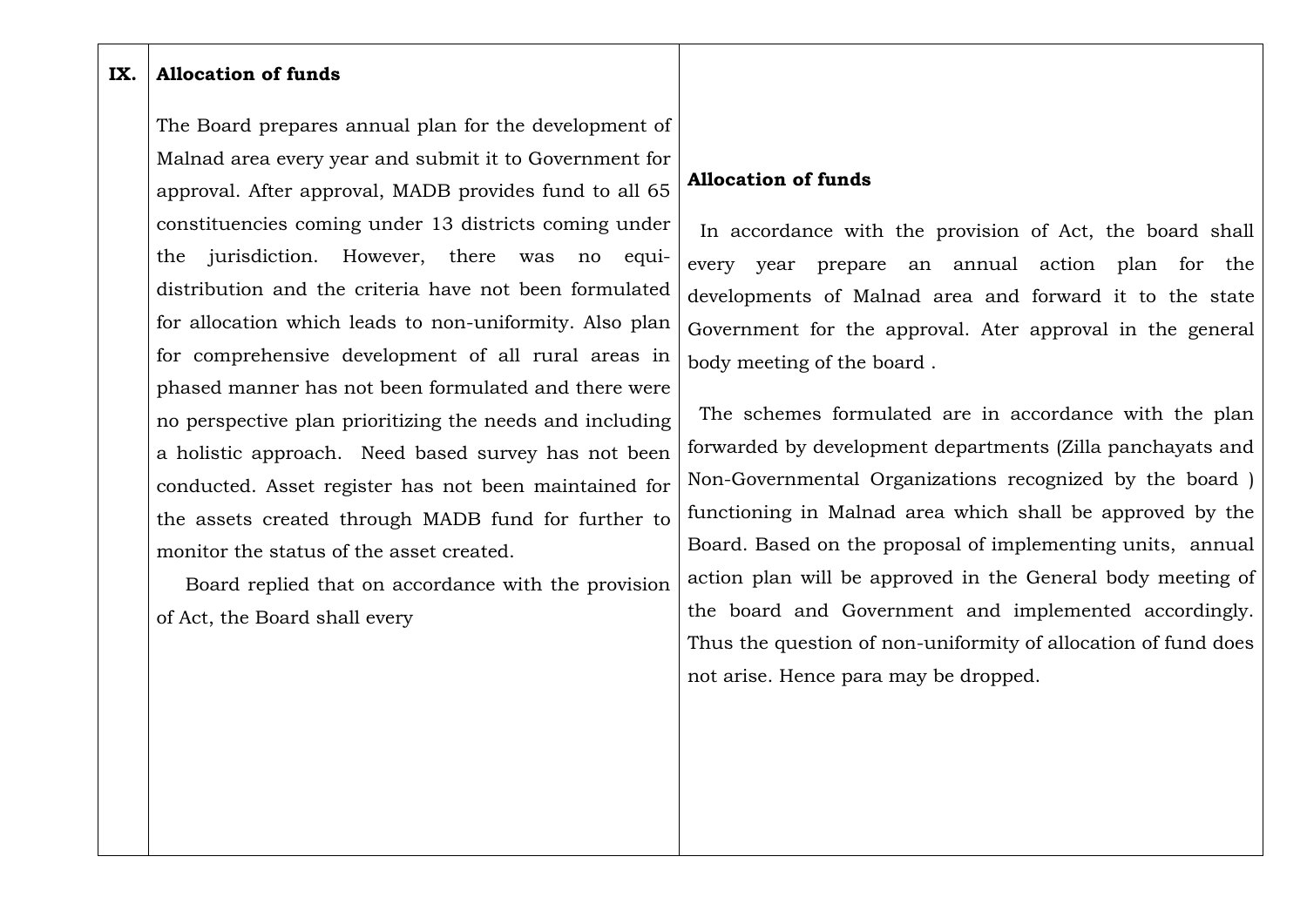year prepare an annual plan for the developments of Malnad Area and forward it to the state Government for approval after approval in the General body meeting of the Board. The schemes formulated are in accordance with the plan forwarded by development departments.

Based on the proposal of implementing units, annual action plan will be approved in General body meeting of the Board and Government and Implemented accordingly. Thus the question of non-uniformity of allocation of funds does not arise.

.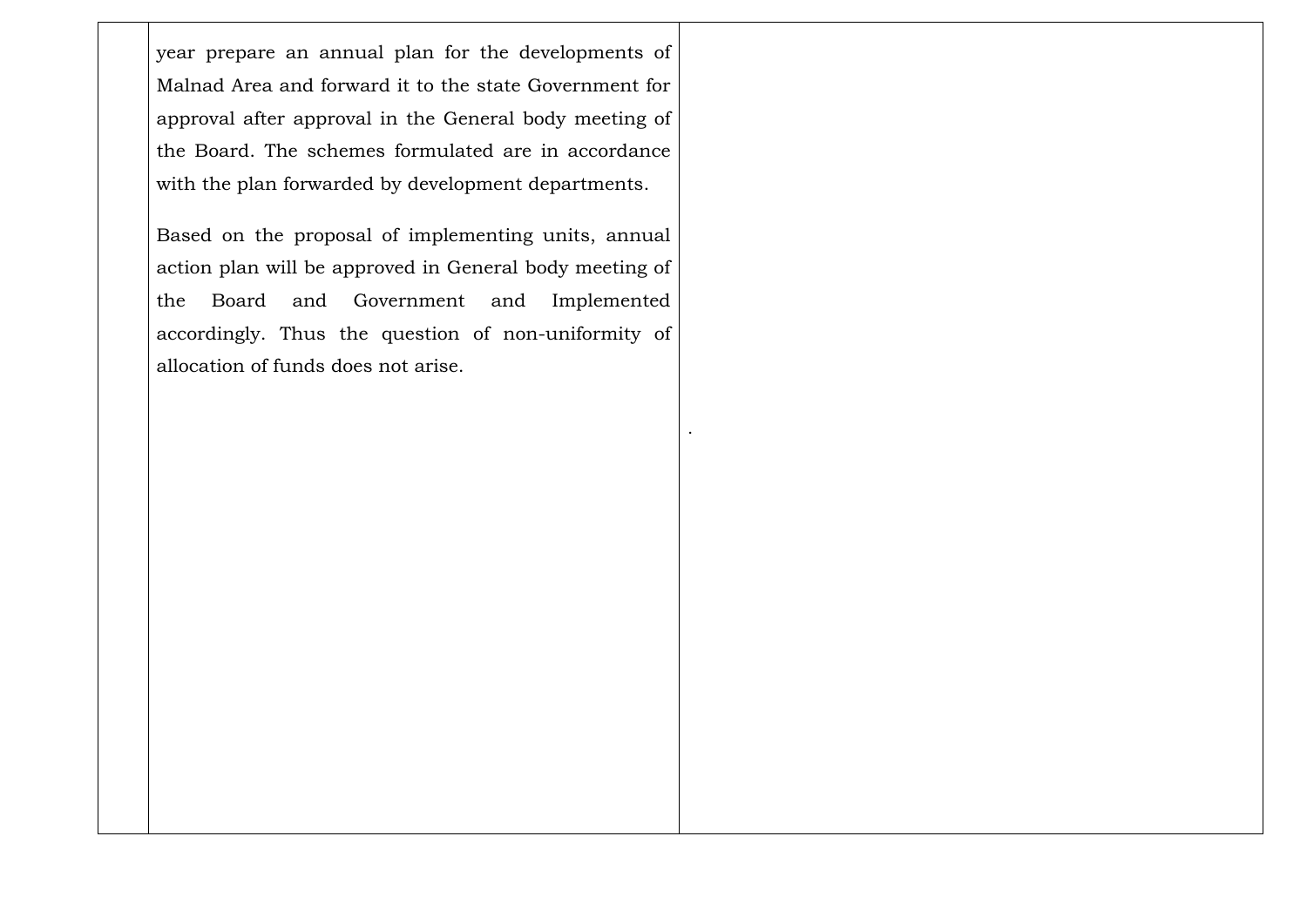However, the Board shall be responsible for implementation of schemes included in annual plan and five years plans through the development departments. (Section 15, Chapter 3 of Board Act). The Board has not prepared need based perspective plan for 5 years. Though the annual plan is based on proposal received from implementing units, there is no holistic approach due to non-conducting of need based survey which has an impact an comprehensive development of Malnad Area and allocation of funds.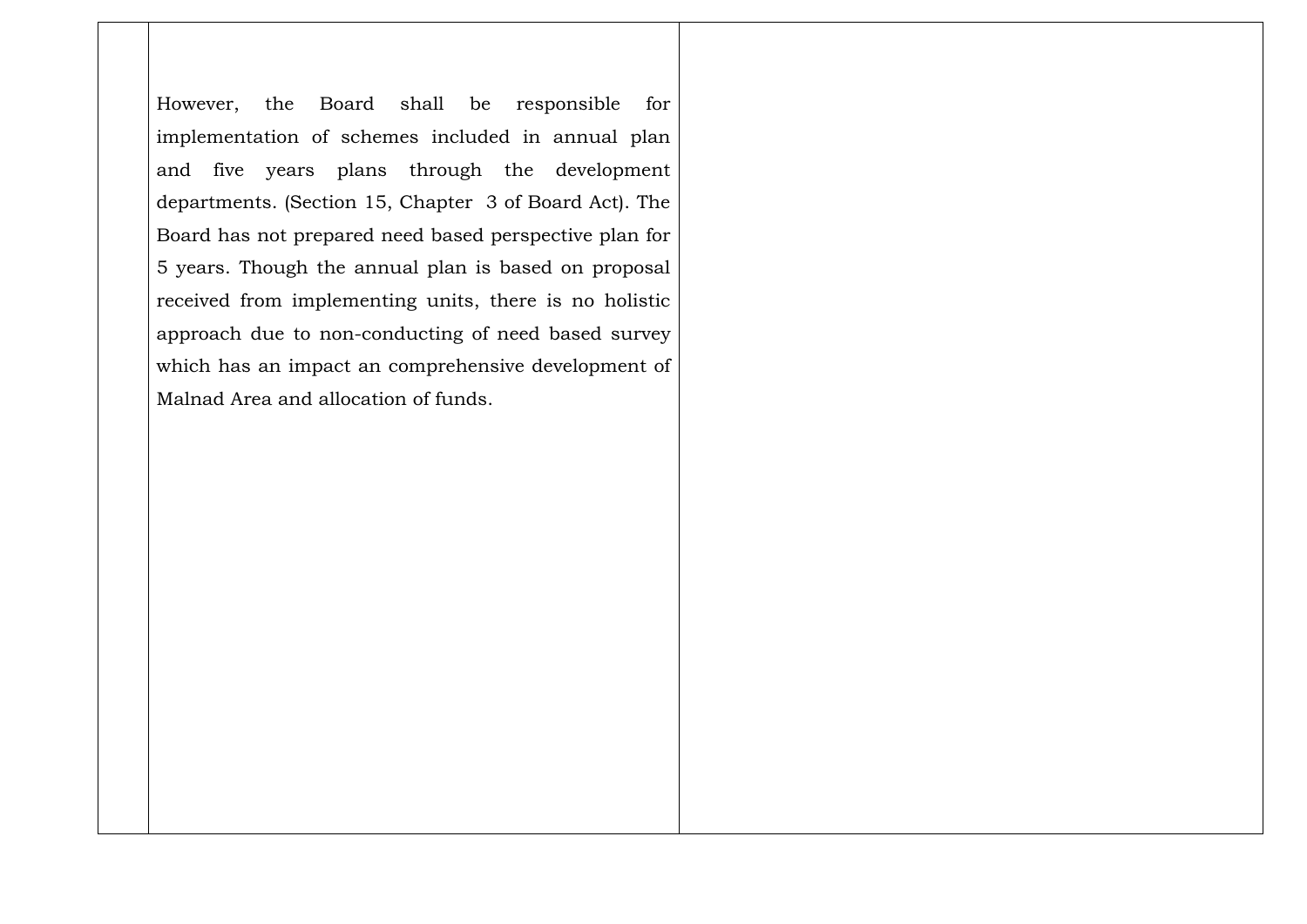# **X. Execution of works through Piece work agreement.** As per instructions contained in paragraph 167 of the Karnataka Public Works Departmental Code, entrustment of works under piece work system can be resorted to only in exceptional cases, where there is lack of response from tenderness or the rates quoted are too high to be accepted or where the work involved is of a petty nature. Instructions were also issued by Government discouraging the tendency of piece work entrustments, stating that the system besides being devoid of quality assurance in works, also fails to achieve transparency and economy in procurement. Paragraph 167(2) of K.P.W. Departmental code strictly prohibits splitting up of works just to bring it within the monetary limit of sanction of any authority other than the one competent to accord sanction for the work as a whole. Besides, the provisions also prohibit entrustment of works to piece workers or contractors without calling for competitive tenders. As per action plan, the major work staken up were

construction of CC road, CC drainage under SCP/TSP/other schemes at various places costing less than Rs.5 lakh. The implementing units entrust the work on piece work bases.

#### **Execution of works through Piece work agreement**

 This office is not directly executing the work. After sanction of the administrative approval, the works will be entrusted to implementing agencies for execution as per the rules. The implementing officers will take up the work by tender basis /piece work system, after obtaining the approval from the chief engineer/superintending engineers according to the powers delegated to them (5 lakhs/3lakhs respectively)

 However the observations made in this para will be communicated to the implementing officers for needful action hence the para may please be dropped.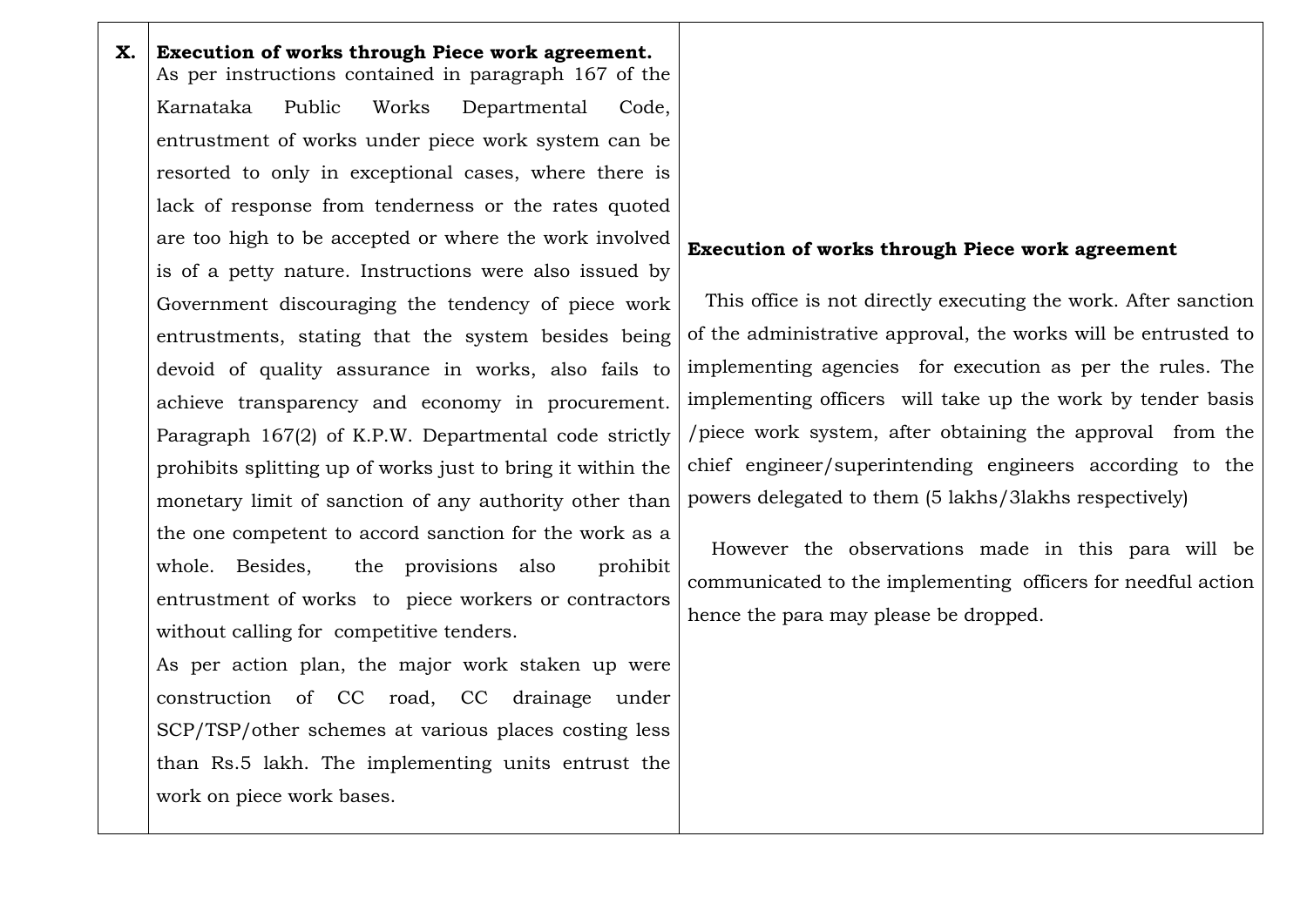The Board had not issued instruction to implementing units to entrust the work on package system.

The Board replied that the works area are scatted at different places in 13 districts and major number of works are of cost below 5 lakhs. As the programme is time bound and are to be implemented within the year as per approved action plan, the implementing units undertake many works on piece work system on the site demand condition and that the expenditure incurred is as per DSR rate and no additional expenditure other than DSR rate had been incurred. the Board however agreed to issue instructions henceforth.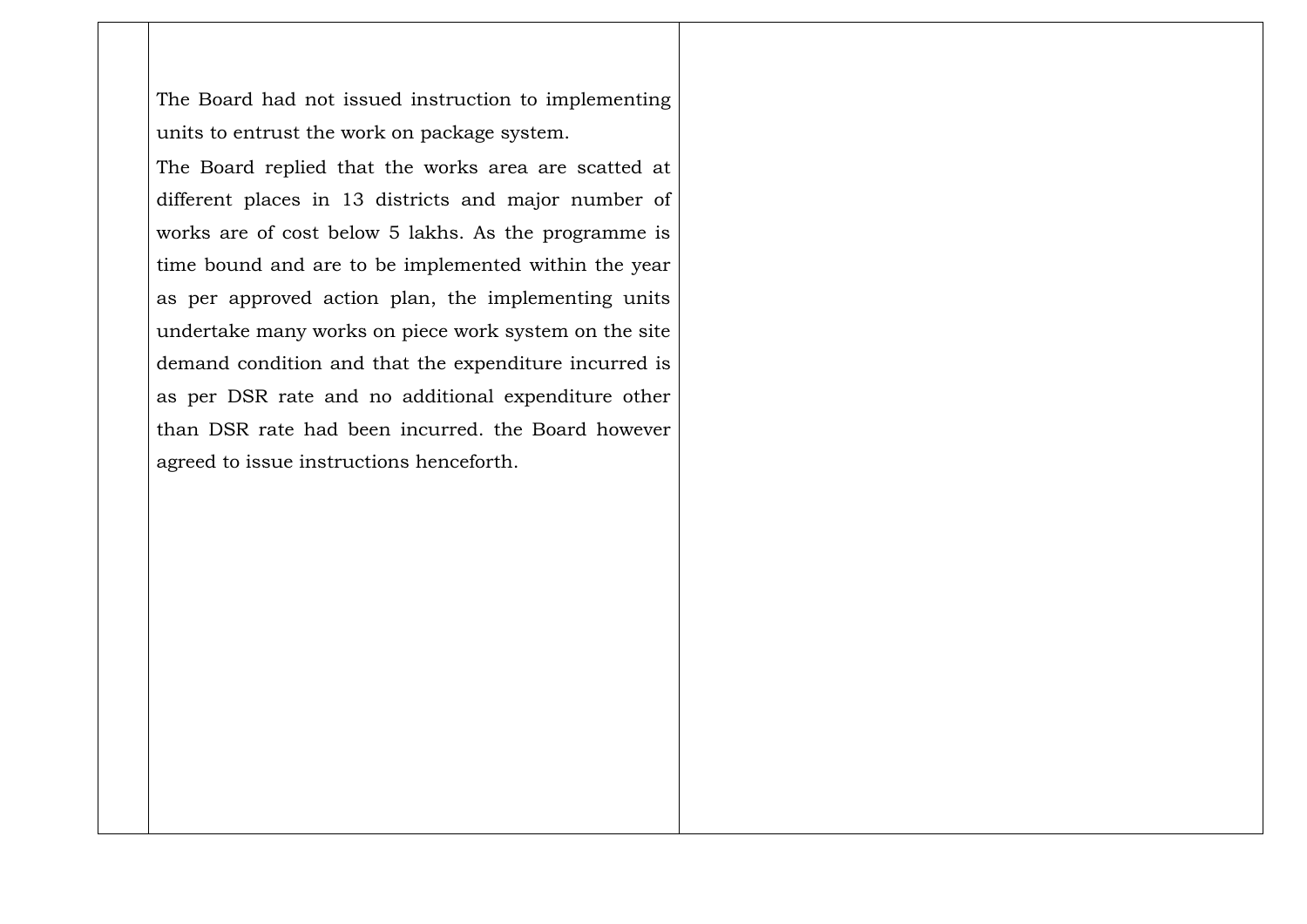#### **XI. Non-Receipt of Revenue**

The Board has sanctioned proposal of Forest wing of Mysore Paper Mills (MPM) for rising and distribution of seedlings under Special programme approved in Board meeting.

| Name<br>of<br>Taluk | name of work                                                                                                                 | year of<br>sanction | Sanct<br>ioned<br>amount | sanction<br>order    |
|---------------------|------------------------------------------------------------------------------------------------------------------------------|---------------------|--------------------------|----------------------|
| Sagar               | Raising of<br>ucalyptus pellata<br>seedlings in survey<br>no 110 of Sydoor<br>village of MPM<br>nursery and<br>distribution. | 2013-14             | 3.26                     | 1092/<br>11.02.2014  |
| Sagar               | Raising of<br>eucalyptus pellata<br>seedlings in sullalli<br>MPM nursery of<br>Avinahalli village<br>and distribution.       | 2013-14             | 3.26                     | 1092/<br>11.02.2014  |
| Thirth<br>ahalli    | production of seeds<br>in MPM nursery at<br>Kuttra village and<br>distribution.                                              | 2013-14             | 6.550                    | 1125A/15.<br>02.2014 |
| Thirth<br>ahalli    | Raising of seedlings<br>in MPM nursery at<br>Heggar and Kuttra<br>village and<br>distribution.                               | 2012-13             | 10.00                    | 914/<br>27.12.2012   |
|                     |                                                                                                                              |                     | 23.07                    |                      |

Based on the approval, MPM has raised seedling from the Board fund of Rs.23.07 lakh and distributed the seedlings to farmers on cost basis. It was observed that the MPM had not submitted progress of revenue realised and not

#### **Non-Receipt of Revenue**

The Implementing officers have been directed vide this office letter dated 29.08.2016 & 09.01.2018 In the board meeting held with the Implementing officers on 26.09.2017 the concerned officers have been instructed to treat the matter on top priority and furnish the recovery details, updated information will be reported to audit, in due course.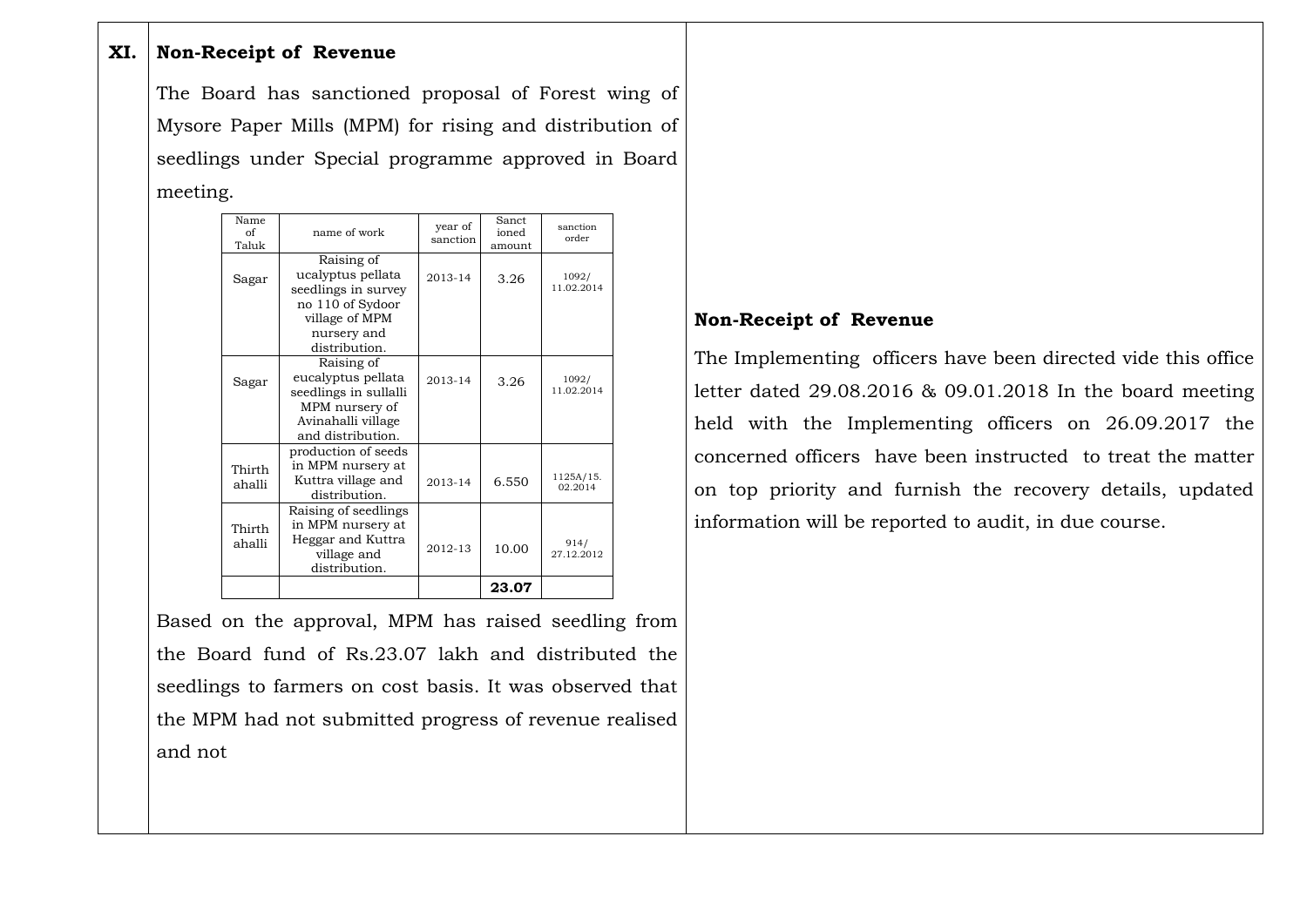remitted the amount. Also physical and financial progress of seedlings raised had not been submitted.

Action may be taken to review the progress and obtain the revenue realized on sale of seedlings/ seeds by MPM to the publics on cost basis.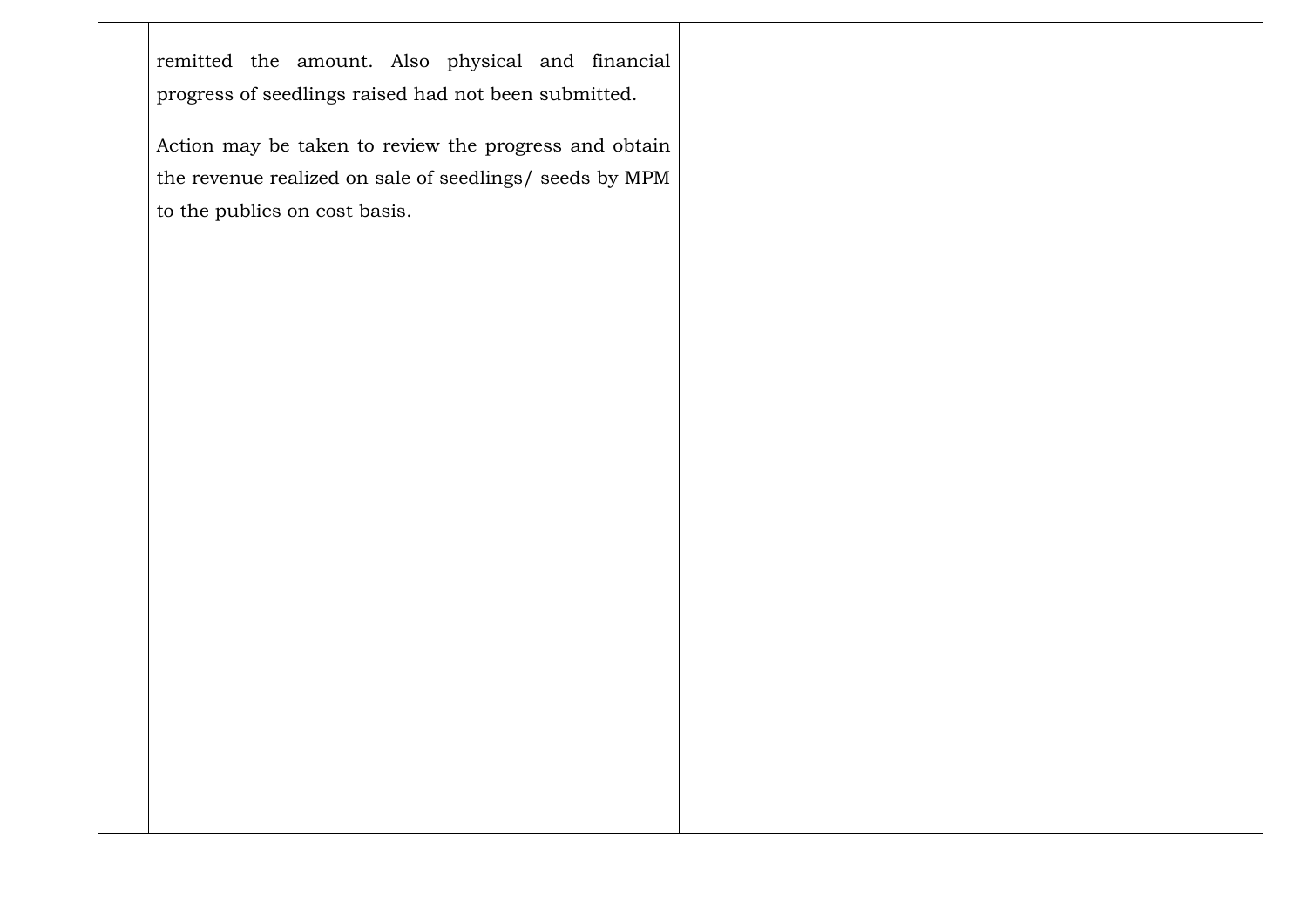#### **XII. Maintenance of Registers.**

The Board has Maintained/updated the following registers.

#### **i. FSD register**

The implementing units as per approved action plan invites tender and after execution of work, the implementing units submits bills for payments along with FSD in the form FDR (Fixed deposit receipts) and the Board after defect liability period return the FSD to the implementing units after its requisition. The Board has not maintained separate register to watch FSD or kept the same safely. instead, the FSD has been enclosed in the final bill without accounting in a separate register and there is every possibility of misplacing / mishandling of FSD.

#### **Maintenance of Registers.**

The FSD register has been maintained and will be produced to next audit. Hence the para may be dropped.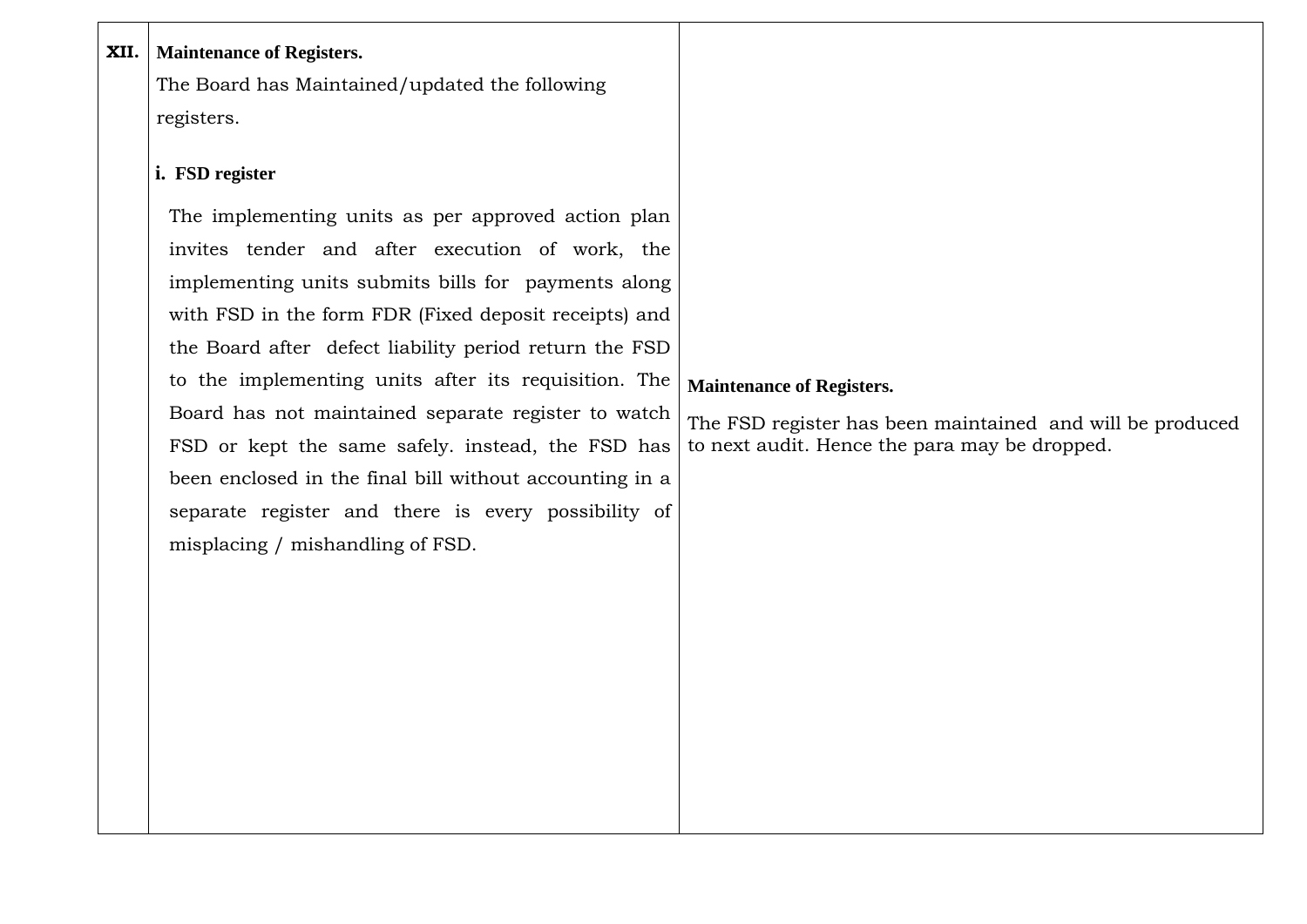#### **ii. Watch Register**

 The Board entrusted many works to Nirmithi Kendra and KRIDL in order to achieve approved action plan and entered into agreements with condition to pay advance for implementation of work at various places. However, though the Board watches the advance payment work wise, separate watch register to monitor the overall position has not been maintained.

#### **iii. Library Register.**

 The Board publishes annual reports every year and also publishes the Board Act. The Board purchased manuals and various Act and rules including general books. However, the Board had not drawn up total number of books purchased/published. There is no books kept for reference and stock register also no maintained. Also annual physical verification of books held under stock has not been conducted.

### **Watch Registe**

The Watch register has been maintained and will be produced to next audit. Hence the para may please be dropped.

#### **Library Register.**

The Library register has been kept. Information has been written. Register will be produced to next audit. Hence the para may please be dropped.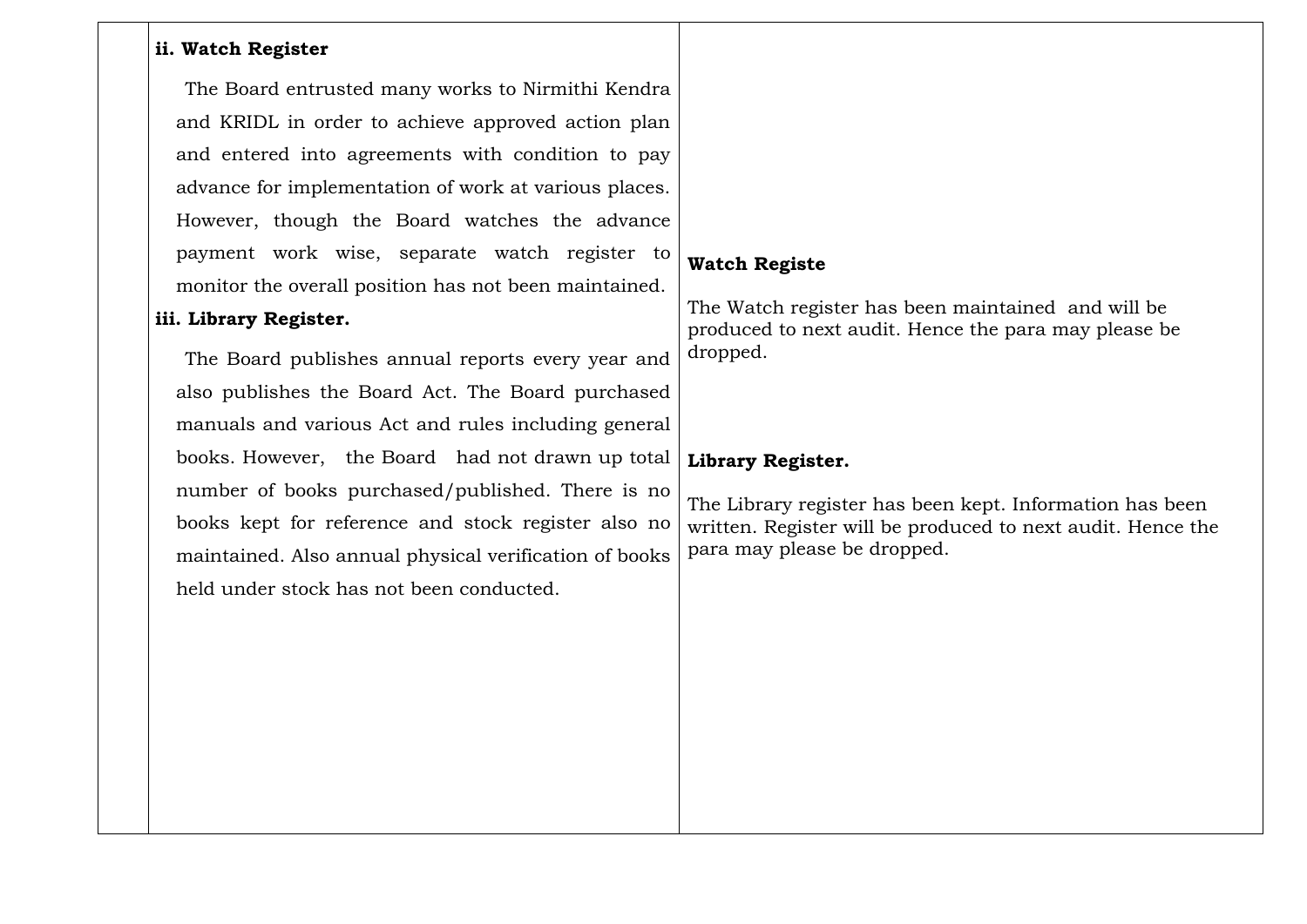#### **iv. Building register.**

 The PWD has leased 200X60 meters of land for 30 years to MADB vide GO dated 30.6.1995 at a nominal lease rent of Rs.12000/- per annum. The Board had constructed office building, residential quarters for officers and staff working in the Board in the area and also developed pavitravana in the vacant area.

 However, it was observed that the Board has not maintained building register to undertake maintenance of buildings periodically.

#### **. Building register :**

The Building register has been maintained and will be produced to next audit. Hence the para may please be dropped.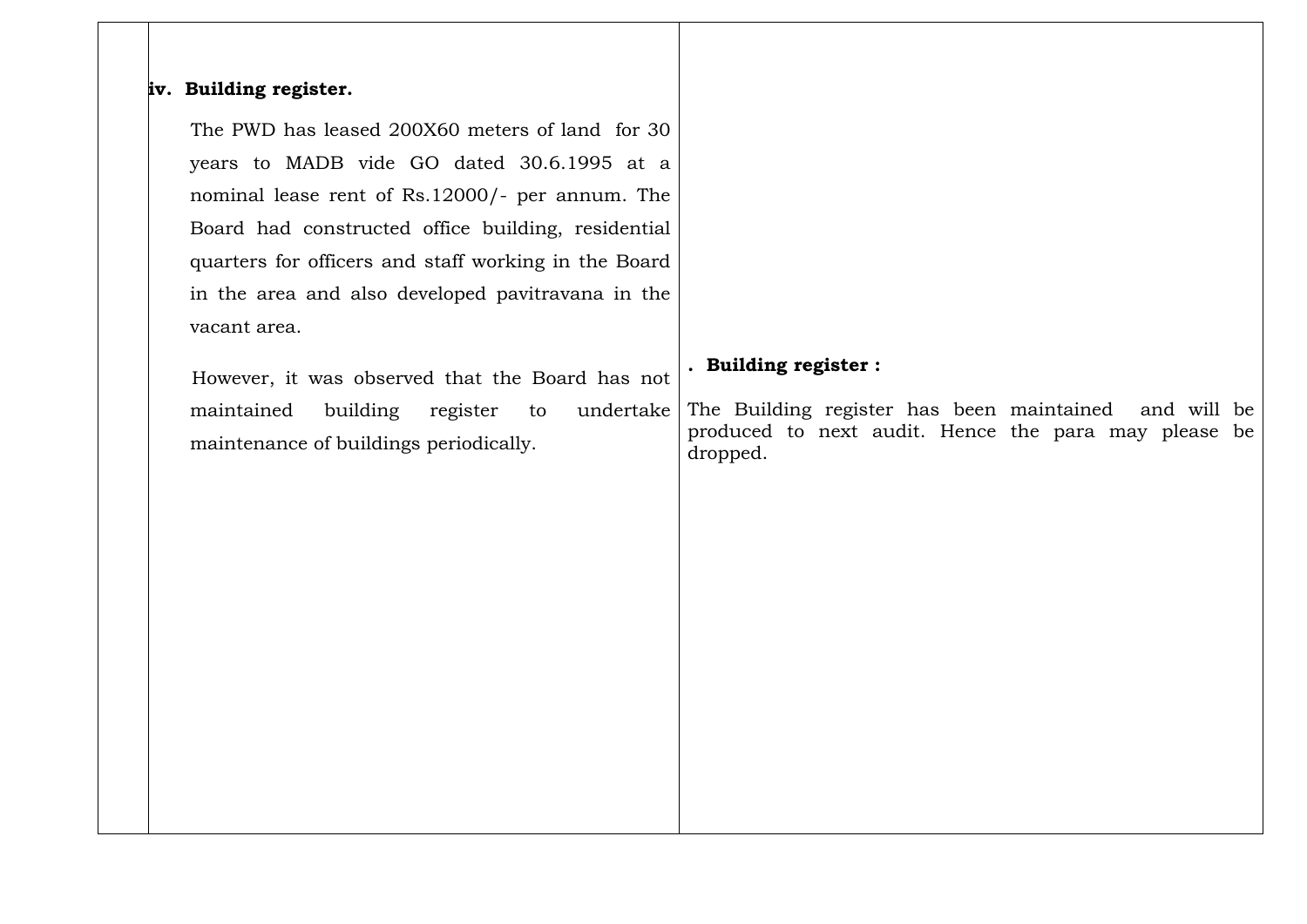#### **v. Machinery and furniture stock**

#### **Register and dead stock Register.**

The Board had maintained a stock register for furniture's, computers extra also stock verification has not been conducted in order to identify whether to repair or dispose the unserviceable items. Action may be taken and details produce during next audit.

 The Board has agreed to update /maintain the above registers in reply.

> **Machinary and furniture stock register and dead stock Register :** As per the instructions, this register will be up dated and will be shown to next audit. Stock verification has been done. Hence the para may please be dropped.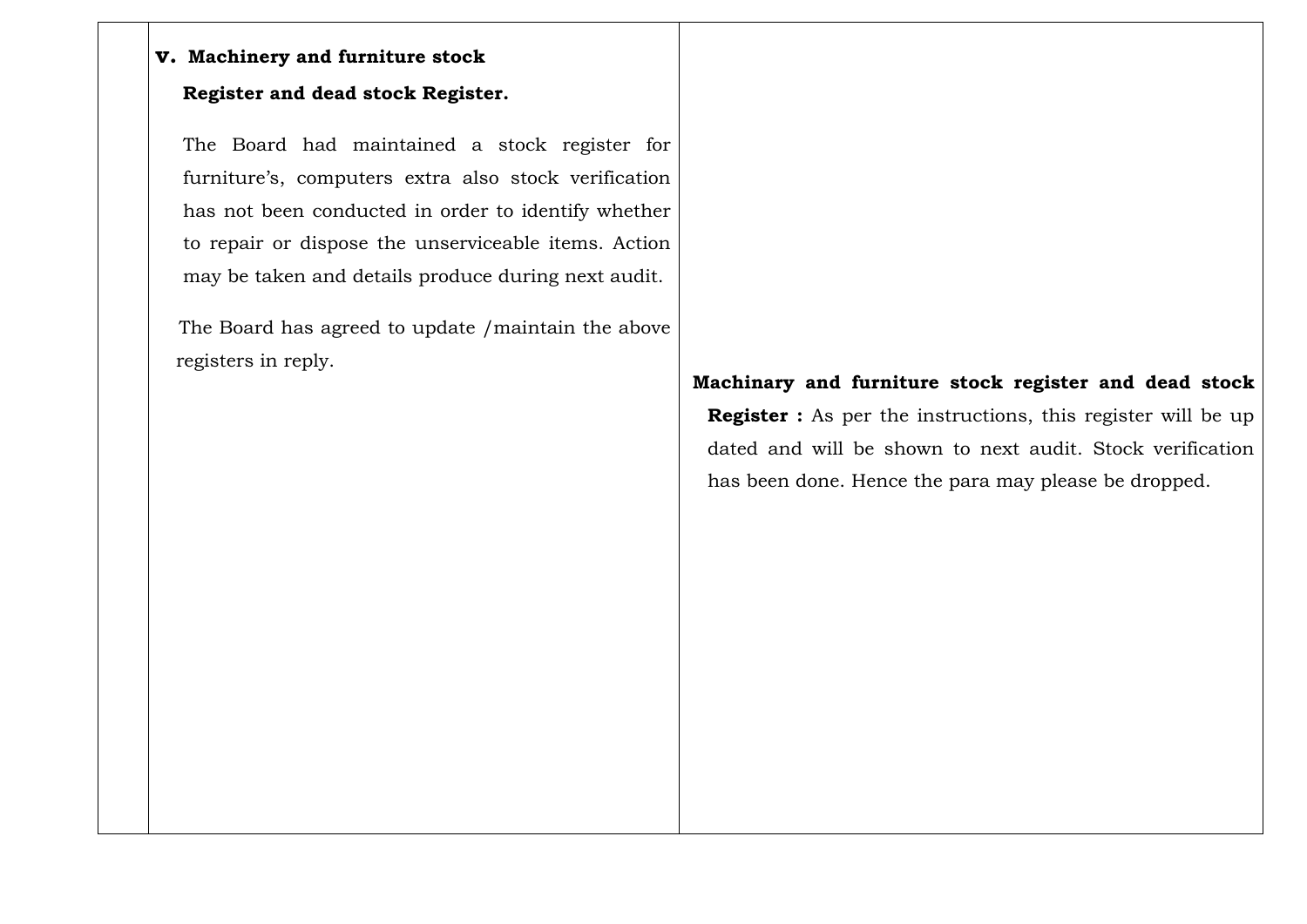#### **XIII. Miscelleneous**

# **i. Reconciliation of closing balance between cash book and bank pass book.**

Board maintains four cash book for different schemes and for its transaction maintain the four Bank accounts in State Bank of Mysore. Check of cash book and bank pass book pertaining to MADB transaction, revealed that there were difference between closing balance of cash book and bank pass book as follows.

| Cash book<br>details | As per<br>cash book  | As per<br>pass book | <b>Difference</b> |
|----------------------|----------------------|---------------------|-------------------|
| TSP cash book        | 10011800             | 13655441            | 3643641           |
| SCP cash book        | 20507791             | 26730622            | 6222831           |
| Work cash book       | Total not<br>arrived | 42977770            | Not.<br>available |
| General cash<br>book | 3294950              | 2983440             | 311510            |

However, it was observed that 3 cash book had been closed without re-conciliation certificate reflecting cancelled cheques, un-encashed cheques etc .

 Action may be taken to reconcile the differences as agreed to. Work cash book had not been closed till date. This may be looked into.

### **Miscelleneous**

 Reconciliation of closing balance between cash book and bank pass book

 Action will be taken to reconcile the difference between the cash book balance and pass book balance, every month & certificate to that effect will be recorded in the cash book and will be shown to audit.

 Work cash book has been closed on 31.03.2015 and the balance as on that date is Rs. 10059120. The difference between the cash book and pass book balance will be reconciled and will be shown to next audit**.** At present every month reconciliation has been done.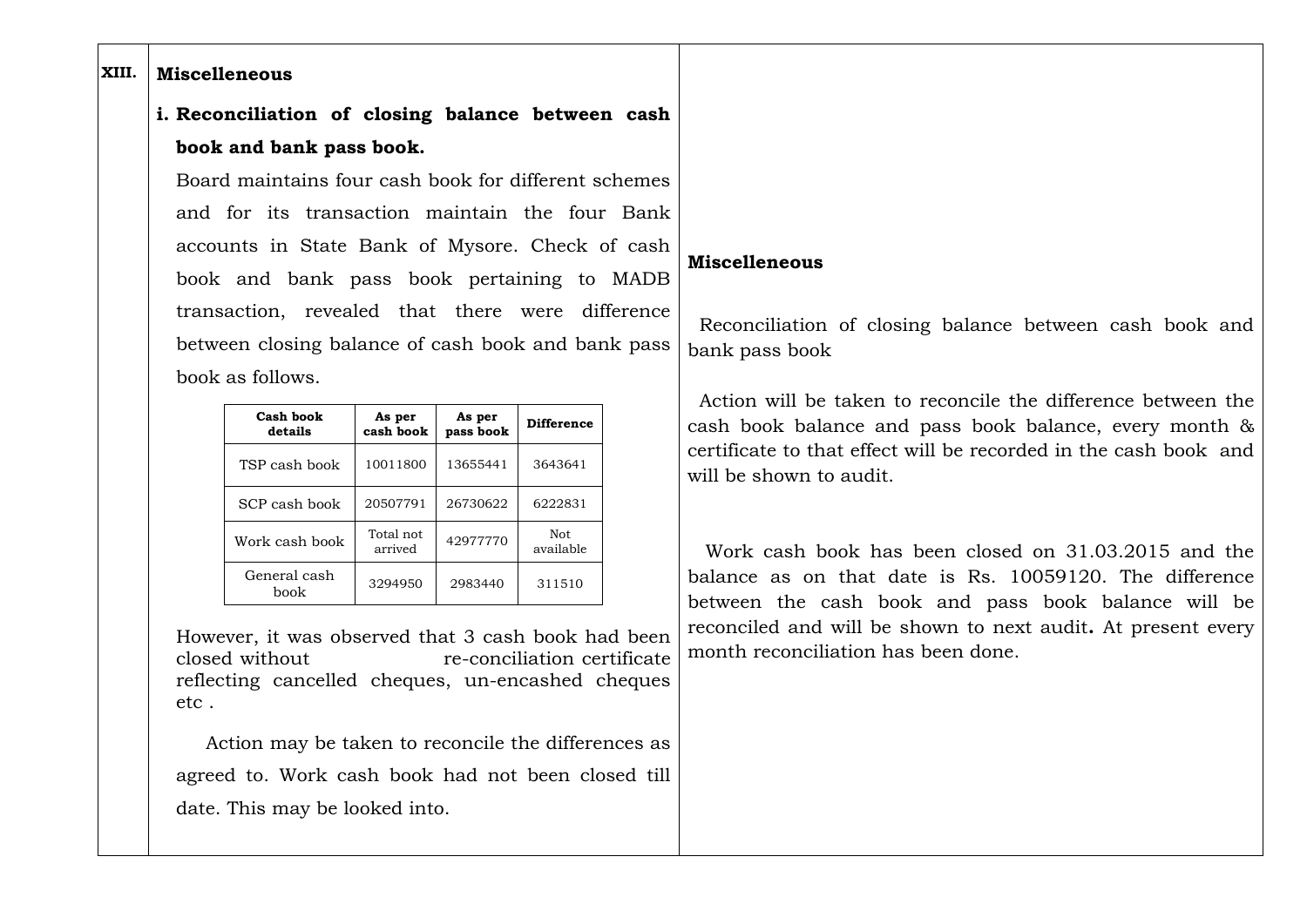#### **ii. Investment in Fixed deposits**

The Board receives fund from GOK and utilize the fund for implementation of various schemes. The Board invested the amount received from GOK for short term deposit before implementation of scheme in order to avoid keeping the money idle in Bank account. However, Board has not formulated investment policy.

Action may be taken to obtain necessary approval from Board/ Government approval keeping in view instruction issued by FD in November 2009.

#### **Investment in Fixed deposits:**

 Funds are being kept in fixed deposits for a short period in view of getting the higher rate of intrest and the approval will be taken from the board meeting. At present Board amount has not been kept in fixed deposit. In future, amount will not be kept in fixed deposits without the approval of Board/Govt and will be furnished to audit**.**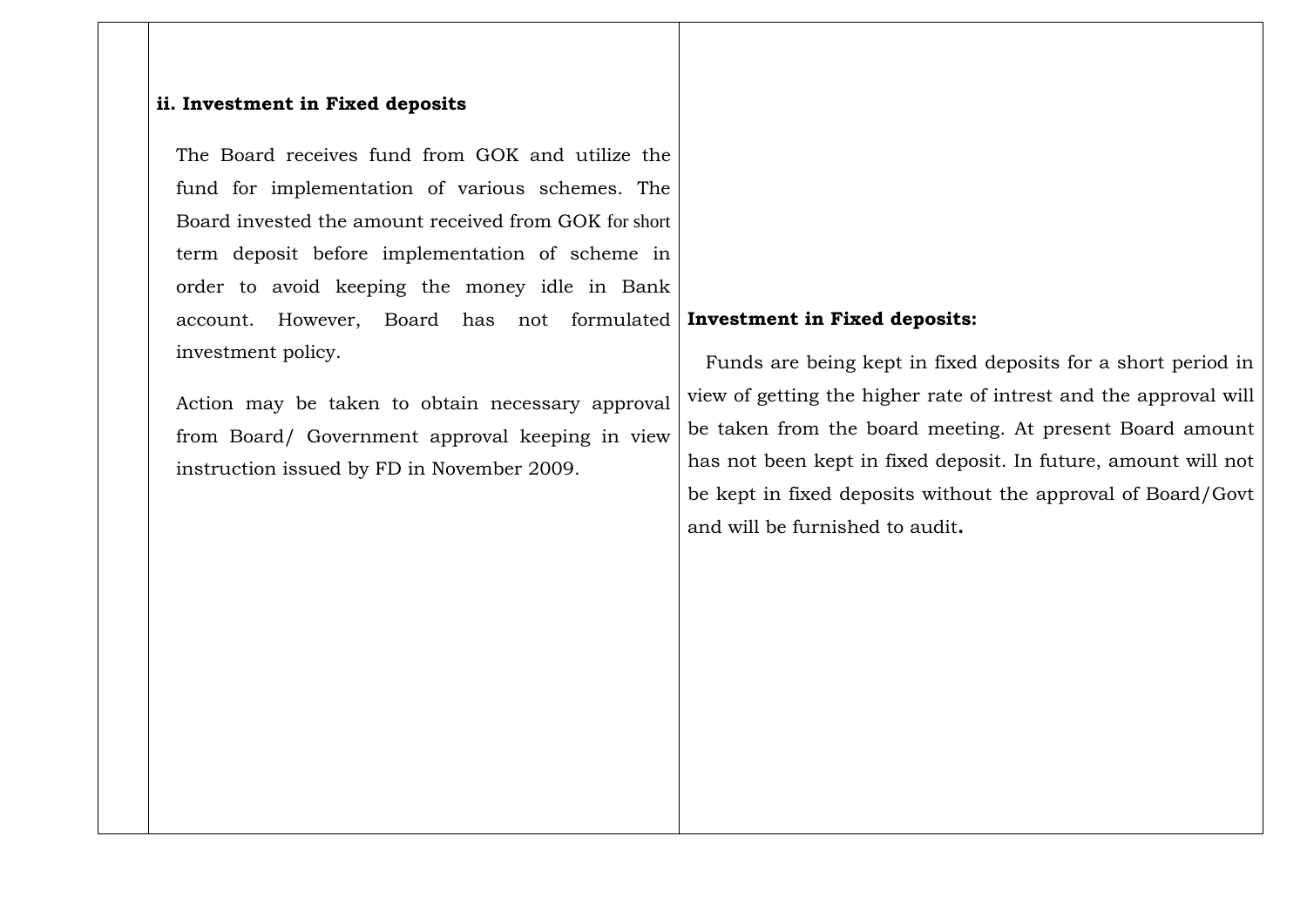#### **iii. Data base of assets created.**

As per State Government guidelines, the MADB was to develop data base in consultation with ZPE Division, PWD etc., to take up such scheme /projects as were necessary to achieve balanced development of the area. This data base would exclude those works which were falling within the regular programme of ZPEd /PWD etc.

It was noticed that the Board had not developed such data base and had resorted to short terms plans (Annual Plans). As a result, only works like improvement to road costing less than Rs.5 lakh were planned and taken up in large number.

Action may be taken to create data base and details may be furnished during next audit.

#### **Data base of assets created:-**

This will be noted for future guidance, and the action will be taken to attend the observations.